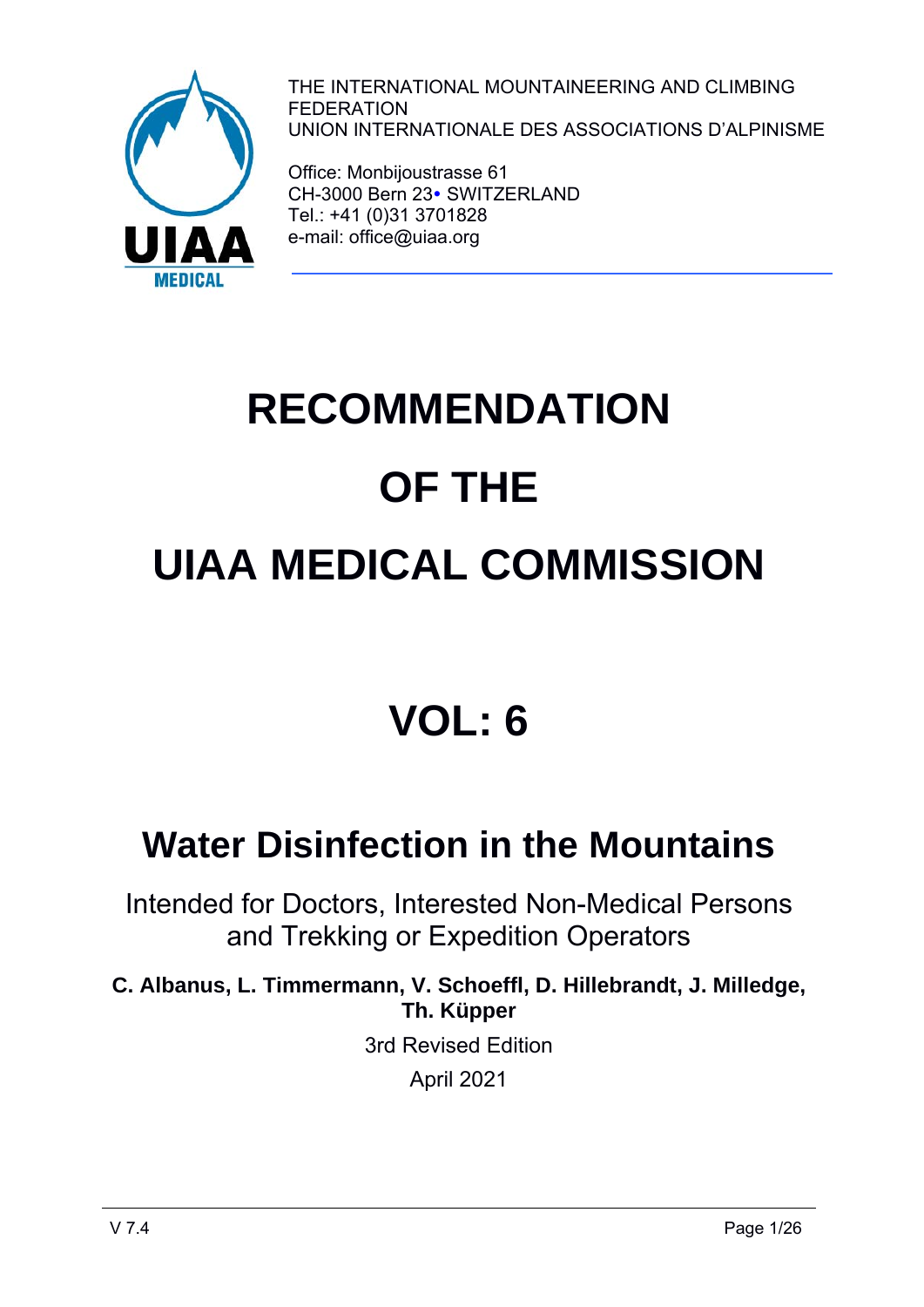# **Content**

| 1              |                                                                          |  |  |  |  |
|----------------|--------------------------------------------------------------------------|--|--|--|--|
| 2              |                                                                          |  |  |  |  |
| 3              |                                                                          |  |  |  |  |
| 4              |                                                                          |  |  |  |  |
| 5              |                                                                          |  |  |  |  |
| 5.1            |                                                                          |  |  |  |  |
| 5.2            |                                                                          |  |  |  |  |
|                |                                                                          |  |  |  |  |
|                |                                                                          |  |  |  |  |
|                |                                                                          |  |  |  |  |
|                |                                                                          |  |  |  |  |
|                |                                                                          |  |  |  |  |
| 5.3            |                                                                          |  |  |  |  |
|                |                                                                          |  |  |  |  |
|                | Additional note: Gravity filtration for larger groups  14<br>5.3.1.1     |  |  |  |  |
|                |                                                                          |  |  |  |  |
|                | 5.3.2.1                                                                  |  |  |  |  |
|                | 5.3.2.2                                                                  |  |  |  |  |
|                | 5.3.2.3                                                                  |  |  |  |  |
|                | 5.3.2.4                                                                  |  |  |  |  |
| 5.4            |                                                                          |  |  |  |  |
|                |                                                                          |  |  |  |  |
|                |                                                                          |  |  |  |  |
| 6              |                                                                          |  |  |  |  |
| $\overline{7}$ | Special recommendations for commercial mountaineering or guided groups20 |  |  |  |  |
| 8              |                                                                          |  |  |  |  |
| 9              |                                                                          |  |  |  |  |
| 10             |                                                                          |  |  |  |  |
| 11             |                                                                          |  |  |  |  |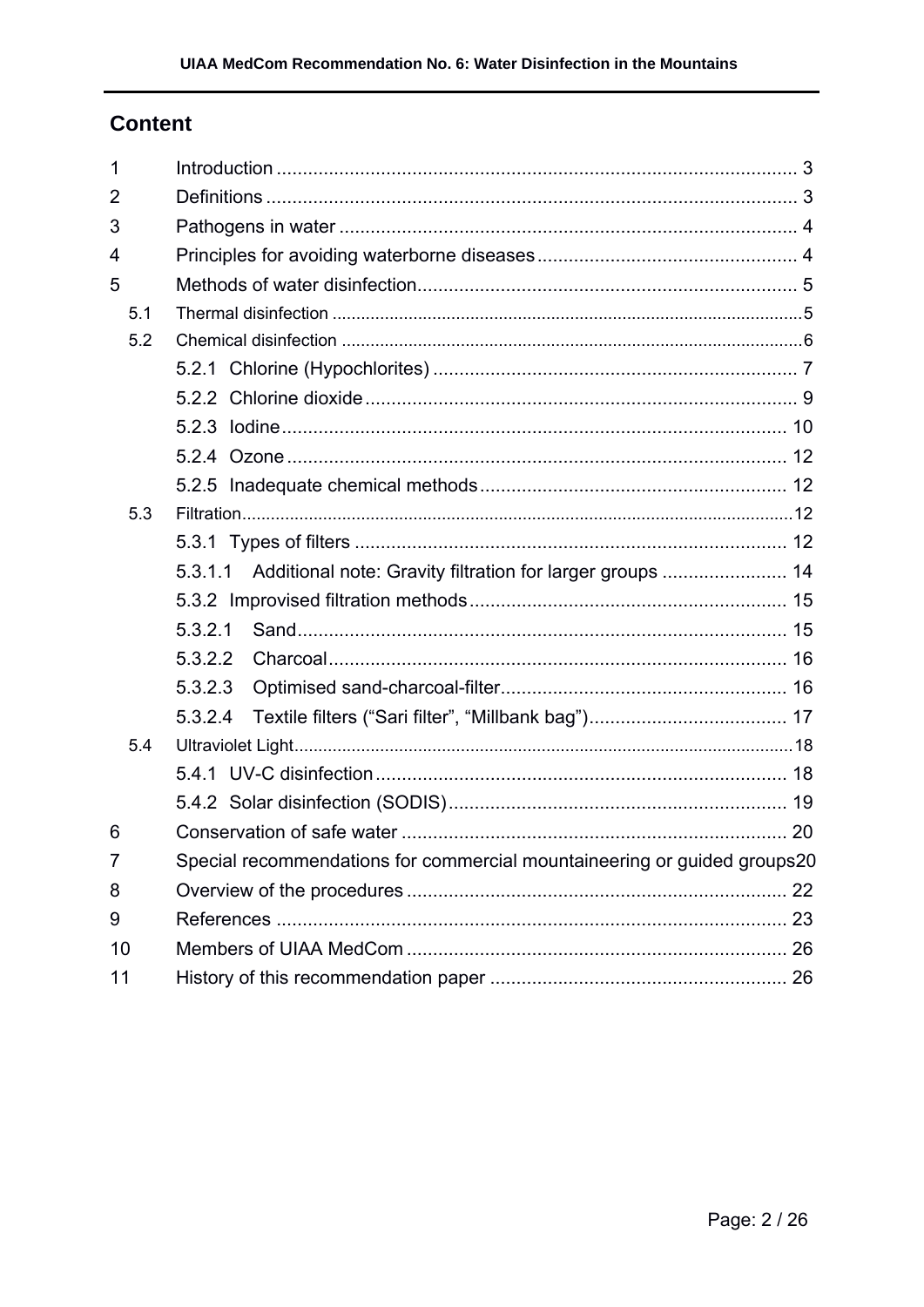# **1 Introduction**

Travellers' diarrhoea is one of the most common and important health problems affecting travellers. The syndrome occurs in up to 70% (in some regions up to 90% [1]) of people travelling to less developed regions of the world, resulting in a significant interruption of the victim's activities, with nearly 40% of travellers changing their itinerary [1], [2], [3], [4]. Although contaminated food may be a more important risk factor for travellers' diarrhoea than water [1], the availability of safe water and knowledge of how to obtain it is essential for mountaineers worldwide. They have to balance (high altitude) dehydration, to improve performance, and to minimise risks such as frostbite and altitude illness. In most cases obtaining and purifying water will be the mountaineer's personal responsibility when safe community based water resources are not available. Mountaineers also have a responsibility to protect any locally employed staff and to protect the local environment from their own inevitable waste water, urine, faeces, and general rubbish. This UIAA MedCom recommendation updates the advices given in the earlier version [5], [6] according to current scientific data. It summarises advantages and disadvantages of several procedures with special regard to the situation in the mountains or at high altitude and will advise mountaineers on how to prepare safe water while minimising environmental damage. It is backed by a simple educational video: https://www.youtube.com/watch?v=OX06NpPIMxQ

Natural surface water may be contaminated with organic or inorganic material from land and vegetation and also with industrial chemical pollutants [7]. It should also be noted that the accidental ingestion of small volumes of water during recreational water-based activities may cause disease when microorganisms with a small infectious dose are present (e.g. Cryptosporidium, Giardia, Shigella, enteric viruses, or even more dangerous germs like Naegleria fowleri) [8], [9]. Both, industrial pollutants and water-based recreational activities are beyond the scope of this recommendation but do merit attention by the traveller.

Mountaineers should be aware that most enteric organisms, including Shigella species and Salmonella typhi, hepatitis A virus, and Cryptosporidium species can survive for weeks to months when frozen in water [10], [11].

# **2 Definitions**

- **"Safe water"** does not mean that water needs to be absolutely sterile. Water is safe (=potable) when the concentration of pathogenic germs is too low to expect any risk to human health (infection). International standards of water testing define water as safe or potable when free of E. coli or thermotolerant coliform bacteria (0 colony forming units (CFU)/100ml), independent of the sampling point (water entering the distribution system or at any point of use) [12].
- **"Disinfection"** is the killing, inactivation, or removal of germs which can induce infectious diseases.
- **"Sterilisation"** means that all germs are eliminated.
- **"Conservation"** describes procedures which prevent microbiological recontamination of previously "safe" water.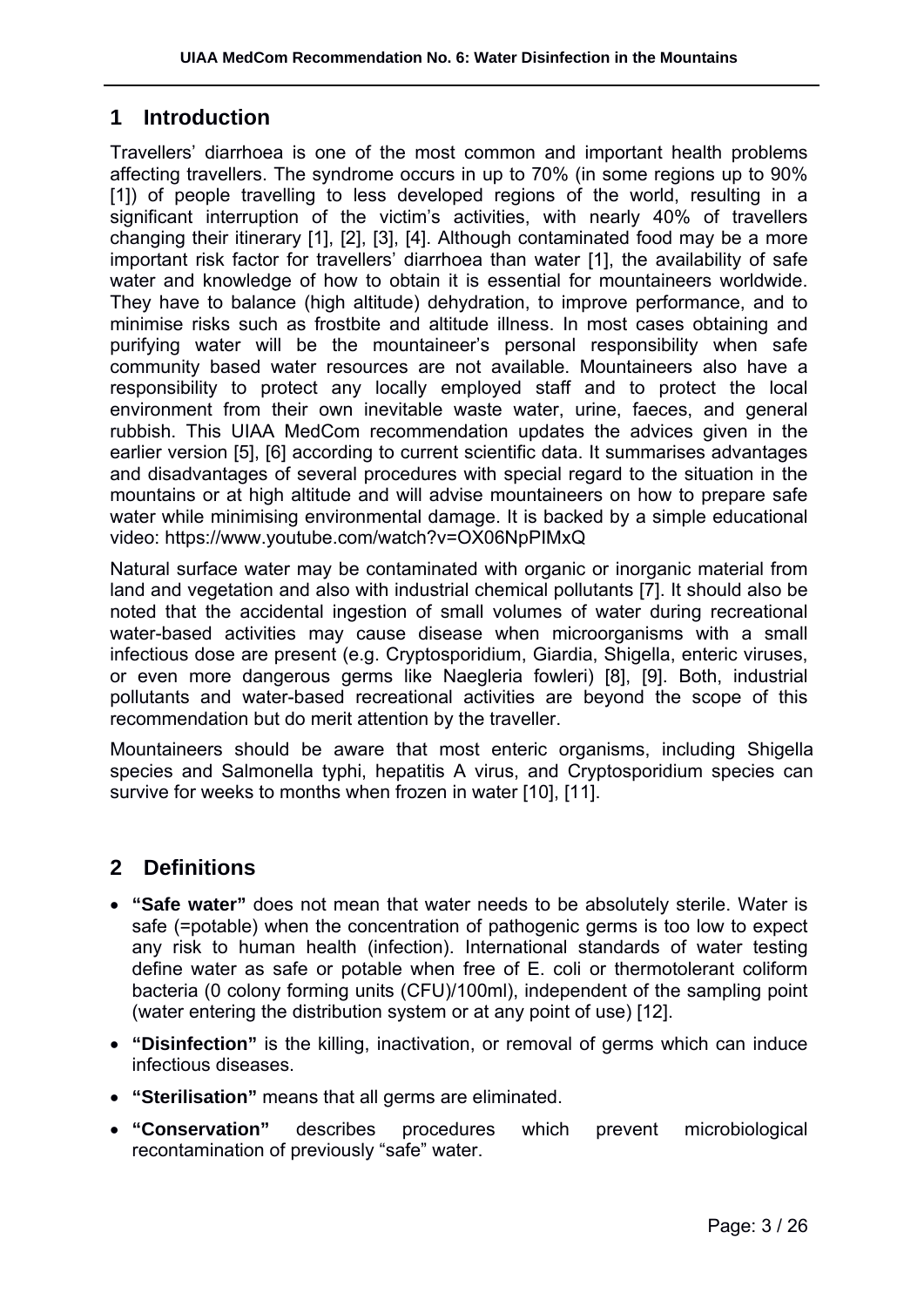- We define **"regular methods"** for water disinfection as methods providing water which is accepted to be safe.
- **"Improvised methods"** do not guarantee safe water. These methods should only be used if no regular method is available.

# **3 Pathogens in water**

Pathogenic germs occurring in water include bacteria, viruses, and protozoa with different characteristics in terms of survival time or resistance against methods of disinfection. Travellers' diarrhoea is predominantly caused by bacteria (50-80%), followed by viruses (5-25%), and protozoa (<10%) [13], [14]. Among the bacterial species, ETEC (enterotoxigenic E. coli) is the most frequent cause of travellers' diarrhoea worldwide [15]. Bacterial spores, which are much more resistant than active bacteria, are not primarily relevant waterborne pathogens [12] and most helminth diseases are more associated with food than with drinking water, although there are exceptions. Pathogens differ in their environmental resistance. Generally viruses and protozoa (cysts) are more resistant against disinfection methods than bacteria. Survival of pathogens in water is difficult to measure and compare due to the different methodological designs of the studies. Most water hygiene projects measure the presence of Escherichia coli (E. coli) which represents a reliable indicator of fecal contamination. However, the absence of E. coli may not be interpreted as being definitively potable since certain environmental conditions can favour survival of intestinal enterococcal species more than coliform bacteria [16].

Some species can survive for long periods of time in water, especially at cold temperatures [17]. For example, Campylobacter can survive for several weeks at 4°C [18]. In nutrient-rich waters some types of bacteria are even able to replicate. Host-dependent viral and protozoan species are, however, not capable of replication in water.

There are significant regional differences in germs and therefore risk. Regardless of the type of water disinfection used all travellers going to the Himalayas should be aware of typhoid fever since Nepal is one of the regions with the highest incidence worldwide especially in the tourist areas of Kathmandu [19], [20], [21], [22], [23]. A vaccination is strictly recommended although Salmonella typhi can be easily killed by all methods mentioned below. Generally, the goal is a 3 to 5 log reduction (99.9% to 99.999%), allowing for a small residual risk of enteric infection [12], [24].

#### **4 Principles for avoiding waterborne diseases**

- Maintaining good standards of hygiene when handling any kind of water, beverage, food, or human waste is the "gold standard"!
	- o Do not put any other substances in containers used for drinking water, beverages, or food! Severe poisoning has been reported, e.g. when fuel was carried in beverage bottles.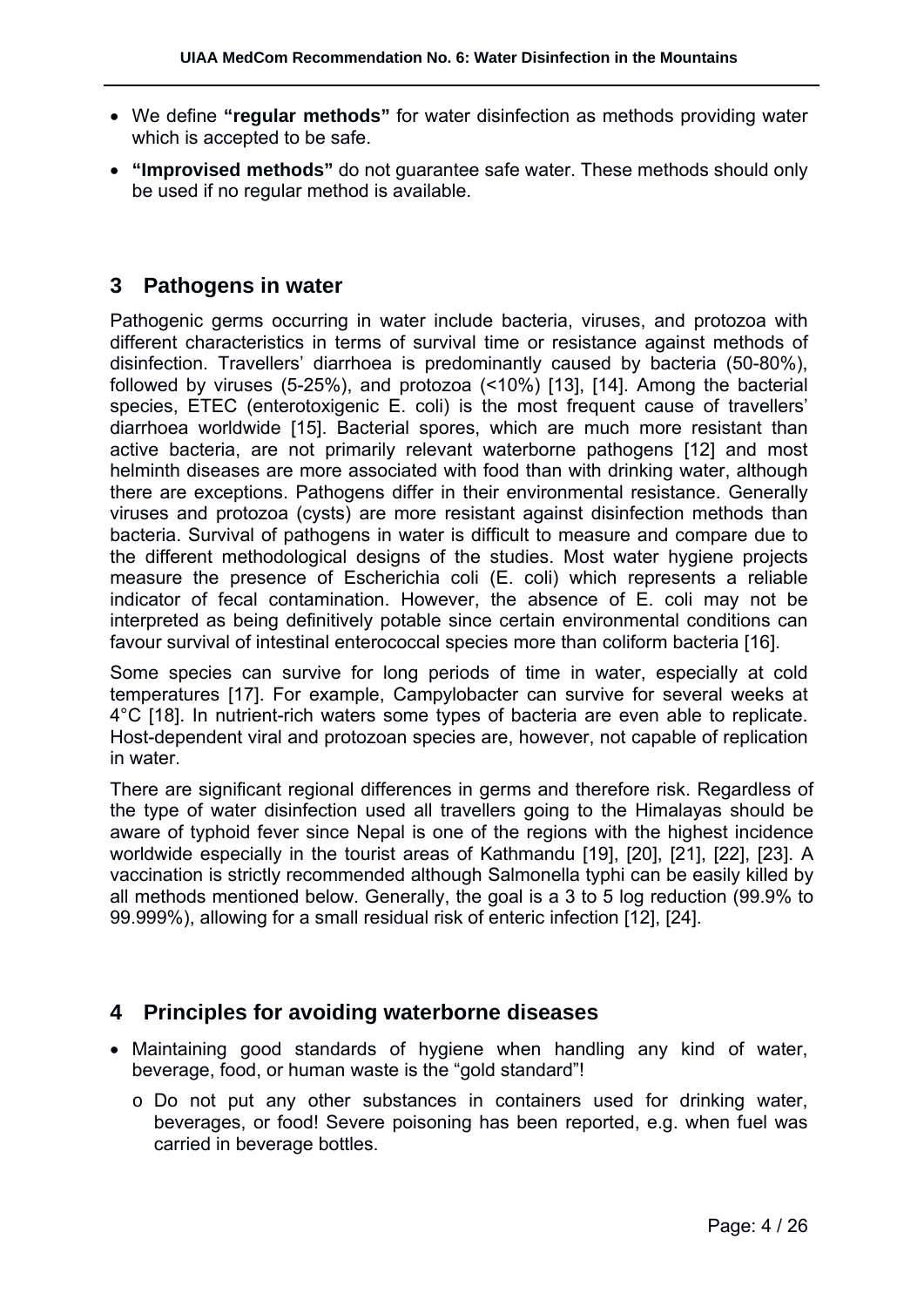- o Keep any equipment which may be in contact with food, water, or beverages clean! Wash your hands before handling food, water, or beverages! Recent research indicates the advantage of additional hand disinfection [25].
- o Human waste needs to be buried at least 30 m from any water source to avoid further contamination of surface water.
- Minimise the amount of safe (treated) water needed!
	- $\circ$  Determine which procedures can be done using untreated water (e.g. cleaning equipment, cleaning hands from heavy dirt etc.)
	- o Nevertheless, preparation of 4-5 litres of safe water per person per day should be expected.
- If several procedures of water treatment are available, always use the safest option!
	- o Having good quality raw water to disinfect improves the safety of any procedure and preserves the equipment. Collecting rainwater may be an option to obtain good quality raw water.
	- o "Improvised methods" (see below) should be used only if "regular methods" cannot be performed for any reason. These methods do not provide safe water, but they reduce the concentration of germs significantly and therefore they statistically reduce the risk of waterborne diseases.
- Preconditions essential for water treatment in groups:
	- o Only trained persons should decide which procedure should be used. Group illness may result from water disinfection by incompetent individuals!
	- o The whole team must fully understand the procedure being used.

# **5 Methods of water disinfection**

In the mountains, there is no method available which is absolutely risk free. Knowledge of a variety of water disinfection methods is essential. While some water sources provide relatively safe water (e.g. water directly obtained from a high volume spring), most sources need some sort of treatment before consumption, even if optically clear. If it is planned to store disinfected water for more than one day, a procedure for conservation should follow disinfection (see below).

# *5.1 Thermal disinfection*

**Principles:** Although the temperature of boiling water at high altitude is lower than at sea level (boiling point reduced about 0.3°C (0.54°F) every 100 meters of altitude, Table 1), boiling kills virtually all waterborne enteropathogenic germs rapidly. In fact, most relevant species are killed within one minute at temperatures above 70°C [26]. The thermal sensitivity of Hepatitis A virus (HAV) was controversial, particularly in the German literature. Now, even though data varies it is accepted that sufficient inactivation of HAV in a watery environment is provided at temperatures >80°C in less than one minute [27], [12]. For added reassurance travellers should still be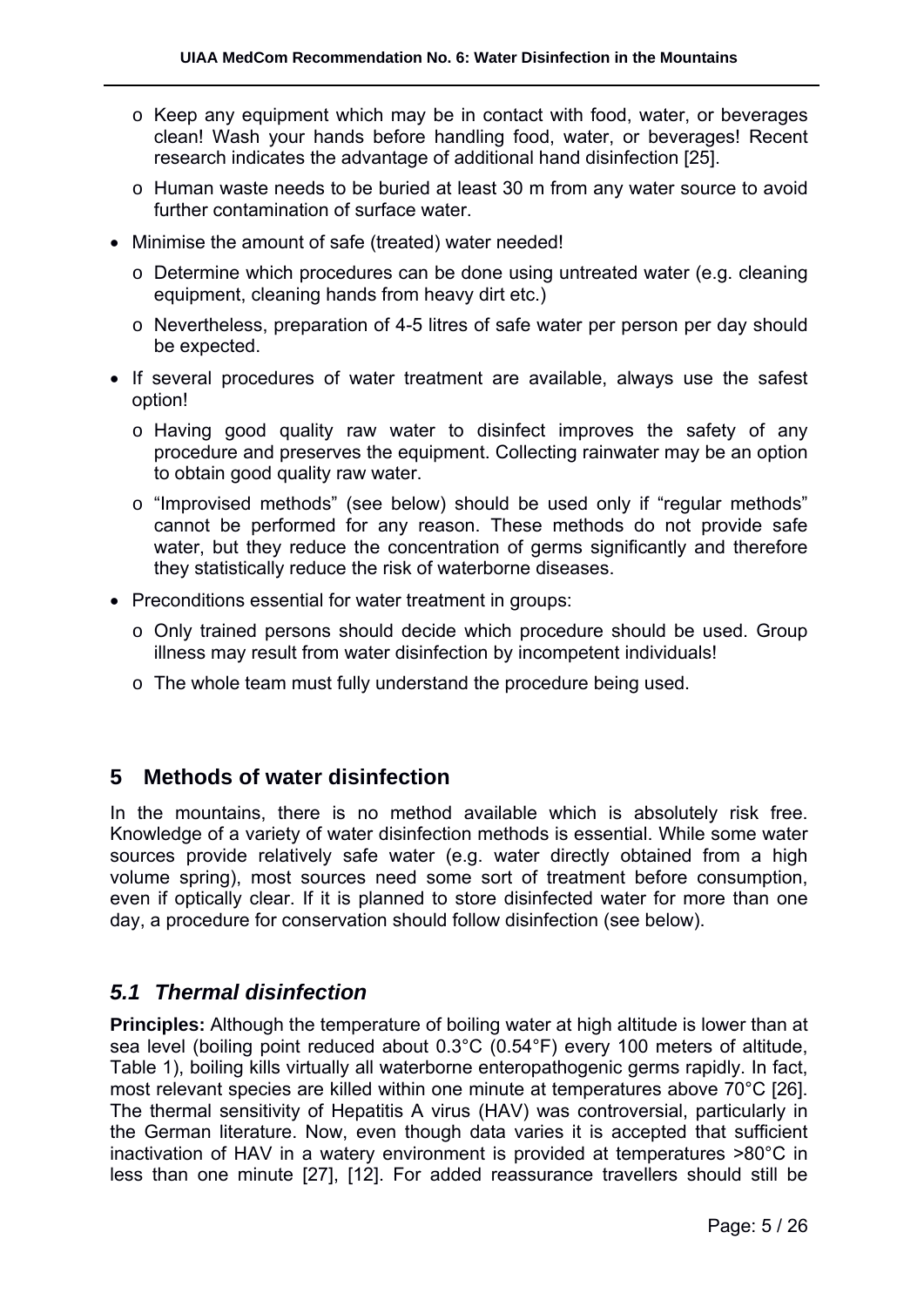vaccinated against HAV. Bacterial spores show an even higher resistance against heat, requiring temperatures above 100°C to become inactivated. However, as mentioned above, spores do not belong to the pathogens that are particularly relevant to drinking water hygiene.

| Altitude [m] | °C    | °F  |
|--------------|-------|-----|
| 0            | 100.0 | 212 |
| 1000         | 96.7  | 206 |
| 2000         | 93.3  | 200 |
| 3000         | 89.9  | 194 |
| 4000         | 86.6  | 188 |
| 5000         | 83.2  | 182 |
| 6000         | 79.9  | 176 |
| 7000         | 76.5  | 170 |
| 8000         | 73.2  | 164 |

*Table 1: Boiling temperature of water at several altitudes* 

**Procedure:** To add a margin of safety, water should boil with bubbles in it for at least one minute. A temperature above 70°C will be maintained for long enough to ensure adequate disinfection.

**Advantages:** Simple method, (nearly) no failure.

**Disadvantages:** Time and fuel consuming procedure with 1 kg wood necessary to boil 1 litre of water. Fuel must be carried to the mountains or taken locally which contributes to deforestation. Therefore, other procedures are preferred in any situation where liquid water (as opposed to ice) is available. Note that water is not conserved and recontamination is possible.

**Additional remarks:** To optimise procedure safety, all expedition members should be vaccinated against Hepatitis A.

# *5.2 Chemical disinfection*

There are numerous chemical disinfection products available which are sold as tablets, liquids, or powder. The most common purification substances are based on the oxidising effects of halogens. Chlorine and iodine are the halogens used in water disinfection. According to European guidelines, iodine should not be used because of possible side effects (especially regarding undiagnosed thyroid problems), making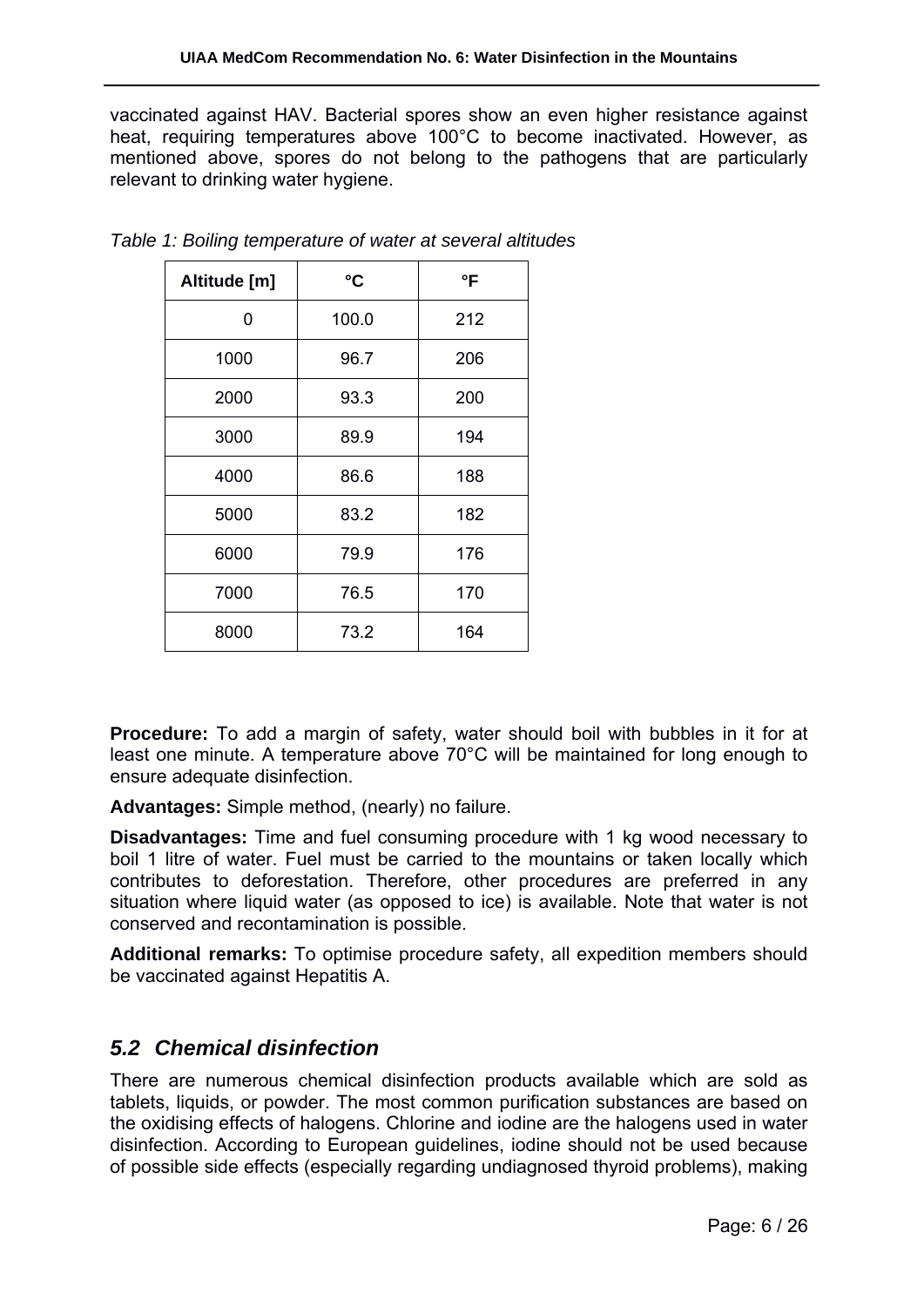chlorine the recommended substance in chemical field water disinfection. Another method is the production of mixed oxidant species by electrolysis of a salt solution which will not be described in detail because until now it is not very common in field use. Further techniques of chemical water disinfection include hydrogen peroxide and potassium permanganate which are not now recommended (see chapter "Inadequate methods" below). Yet another chemical method of water disinfection is ozone. In the past it had only been used on a larger scale in stationary facilities for example in the Annapurna Region providing safe water for tourists and locals. New developments are entering the market, making ozone usable in portable devices but since there are no independent data on these devices as yet the commission decided to keep them under review (see also 5.2.4).

**Note:** For turbid water it is recommended to use a pre-filter before chemical disinfection (for details see 5.3.2.4).

# **5.2.1 Chlorine (Hypochlorites)**

**Principles:** Sodium hypochlorite, calcium hypochlorite, and NaDCC (sodium dichloroisocyanurate = sodium troclosene) belong to the most important chemical compounds available for field water disinfection. In Germany NaDCC is marketed as Micropur® forte, in the U.K. it is distributed as "Oasis Water Purification Tablets". Certisil combina® consists of sodium hypochlorite and ChloroSil® contains calcium hypochlorite. Efficacy of these substances is based on the formation of hypochlorous acid (HOCl) in water [28]. HOCl oxidises and thereby destroys structural proteins and metabolic enzymes of the microorganism which causes cell death. All relevant drinking water bacteria and viruses are susceptible to disinfection with hypochlorites. However, there is a limited effect on protozoa and the eggs and larvae of several helminths show an increased resistance against hypochlorous acid.

Chemical oxidation neutralises some tastes and odours of water and removes colour to some extent. Oxidation of dissolved manganese and iron forms trivalent compounds that can be filtered from water [29]. If water contains larger amounts of organic material (e.g. algae), chlorine reacts with these substances to form chlorinated disinfection by-products (e.g. chloramines, trihalomethanes). This results in a strong chlorinous taste and odour of the water and can irritate mucous membranes. Furthermore, chlorine atoms which react with organic material cannot contribute to further disinfection resulting in an increased chlorine demand.

**Procedure:** A sufficient amount of disinfectant must be added to the water (as indicated in the product's instruction manual). Shake well for homogeneous distribution of the disinfectant. Wait for an appropriate amount of time as given by the instructions. In cold water disinfection takes longer (about 2-4 times for every 10°C). Careful warming of the water (to about 20°C) shortens the time necessary for disinfection. Turbid water should be pre-filtered to reduce the amount of chlorine used up by organic substances and to minimise the formation of chemical byproducts. **Note:** It is often recommended that at the end of the time necessary for disinfection the water should taste a bit of chlorine, otherwise more chlorine should be added. The UIAA MedCom has decided to abandon this recommendation for two reasons: 1) The threshold of chlorine taste and smell differs significantly between individuals and does therefore not constitute a reliable criterion. 2) Smell and taste of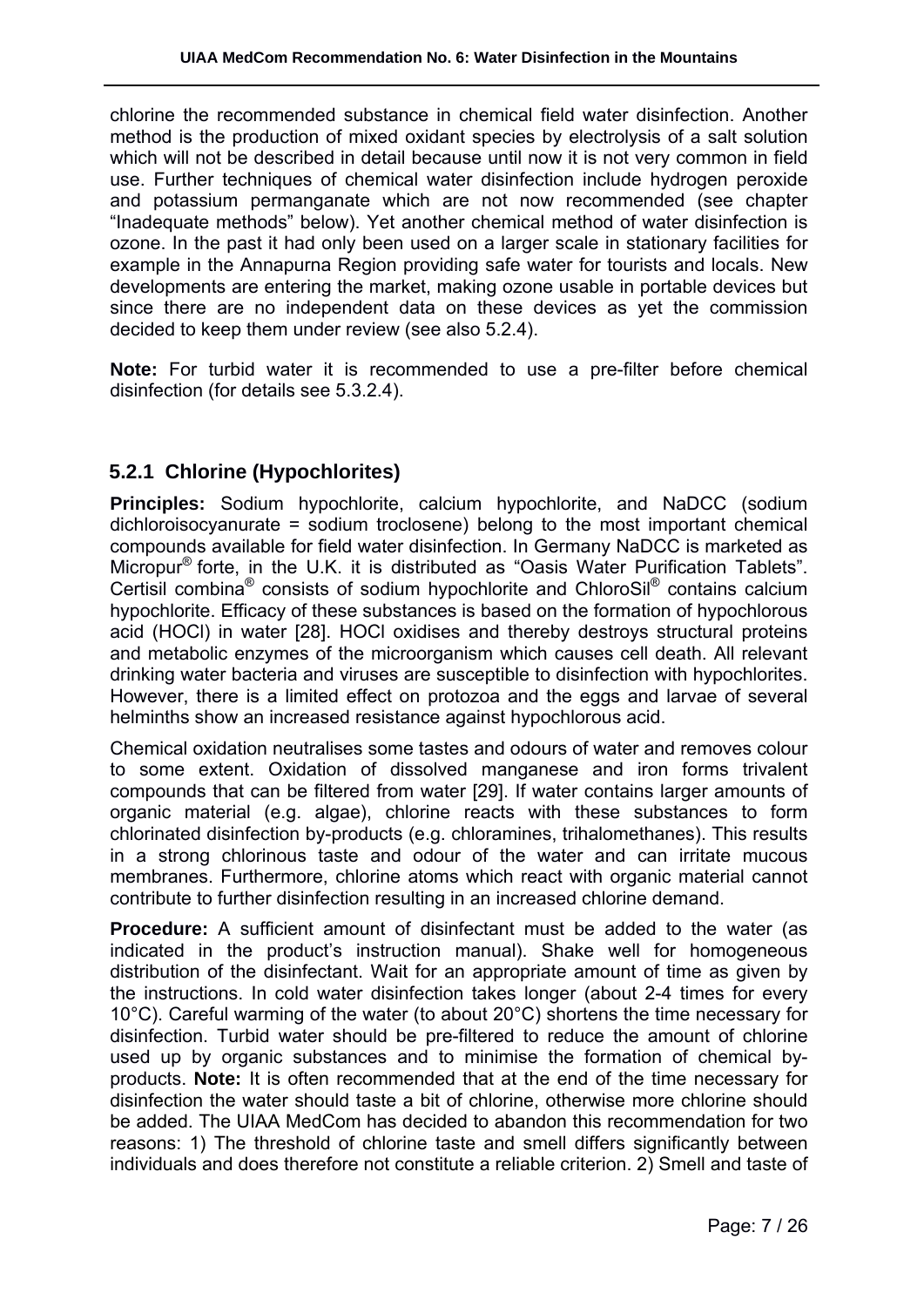chlorine can also indicate heavy organic pollution with an increased chlorine demand instead of an adequate disinfection.

**Advantages:** Can be used immediately at any place and any time where liquid water and disinfectant is available. Effective against most waterborne pathogens. No fuel necessary, therefore no contribution to deforestation. No heavy equipment required. Chemicals are relatively cheap and easy to obtain in larger towns and cities.

#### **Disadvantages:**

- Chemical disinfection is a method susceptible to environmental influences (e.g. water temperature, pH, organic contamination).
- Treatment is time consuming (30 minutes to 2 hours, depending on product, water temperature, turbidity, and expected germ spectrum). In cold water disinfection time needs to be increased (e.g. quadrupled for water <5°C). Alternatively, disinfectant can be added to water in higher concentrations. However, this impairs the taste and odour of the water. Chemical disinfection is susceptible to errors concerning the correct dosage or certain organisms not being covered.
- Disinfection with hypochlorites is only safe if the pH of water is less than 7.5. Be careful in limestone regions! You may double the concentration of disinfectant, but at pH >8.5 there is virtually no disinfecting effect [28].
- Chlorine compounds have a limited effectiveness against protozoa like Giardia lamblia and Cyclospora. Higher dosages or longer contact times are required in this case. There is no effectivity against Cryptosporidium parvum at practical dosages and contact times. Also eggs and larvae of several helminths show an increased resistance against hydrochlorous acid.
- Organic contamination of water results in the formation of disinfection by-products which may lower disinfection capacity, impair taste/odour of water and (in larger quantities) constitute a health risk. Water containing heavy organic contamination should be pre-filtered or the amount of disinfectant added needs to be increased (doubled).

#### **Additional remarks:**

- The taste of water is impaired by chemical disinfection, especially if high concentrations were used to cope with cold conditions or organic material. It can be neutralised by adding one knife point of vitamin C (ascorbic acid) powder per litre or commercial neutralisation drops after disinfection is completed. The disinfection effect ceases when the chlorine is neutralised!
- Chlorine products lose their effectiveness when exposed to certain environmental influences like sunlight and air. Thus, they have limited capability of conserving the water for longer periods of time. For this purpose, some chlorine products contain silver ions which prevent recontamination. Note: There are also water treatment products that only contain silver with no chlorine component (e.g. Micropur® *classic)*. Even though silver has a weak disinfection power itself, these products are intended for conservation of water that has already been disinfected and not for initial treatment!
- Trihalomethanes (chloroform) have carcinogenic potential which is why there are defined limits for these substances in communal drinking water supplies. The risk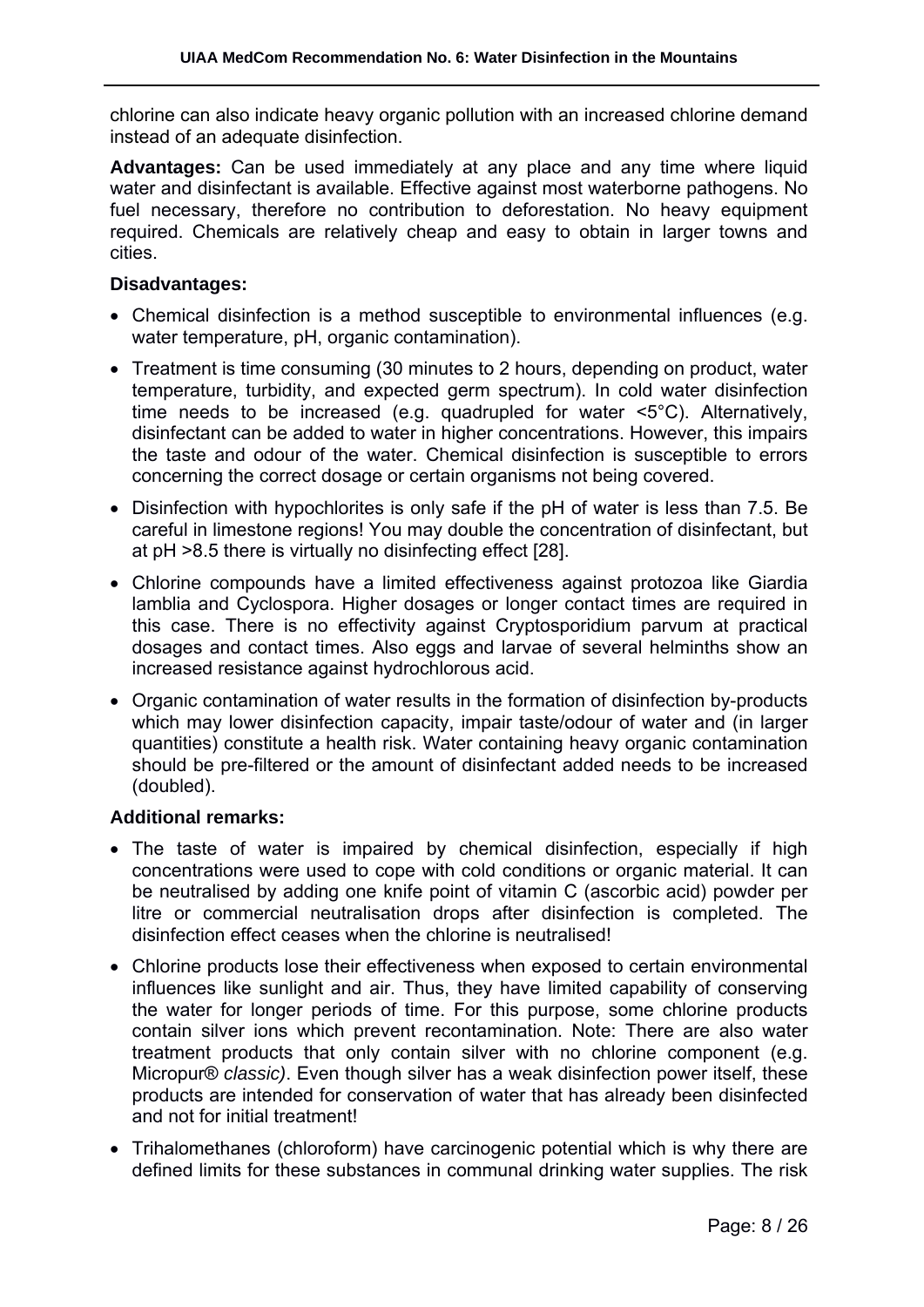to health of travellers applying chemical field water disinfection remains unknown. It can, however, be reasonably assumed that pathogens in water are far more important to human health than the levels of trihalomethanes that form at common chlorine dosages during a limited exposure time when travelling [26].

 There is evidence presenting certain advantages of using NaDCC over sodium and calcium hypochlorite for water treatment at individual level, even though the mode of action is the same. NaDCC is delivered in form of tablets making handling easier and safer than liquid NaOCl which presents the risk of under- or overdosage [30]. NaDCC tablets have a shelf life of 5 years while NaOCl liquid should be used up within 6 months. Due to its chemical composition NaDCC produces less by-products and has a slight buffering capacity for higher pH values. However, there is not yet an official recommendation indicating a preference for NaDCC.

# **5.2.2 Chlorine dioxide**

**Note:** Due to similar names, chlorine and chlorine dioxide (ClO<sub>2</sub>) can easily be confused. When talking about water disinfection, the term "chlorine" usually refers to hypochlorites (including NaDCC) or chlorine gas. Chlorine dioxide is a totally different substance with distinct properties and until recently  $ClO<sub>2</sub>$  was not available for individual use by travellers. As a volatile and explosive gas, its scope included facilities where large amounts of water are processed such as municipal water plants or swimming pools. At the present time chlorine dioxide is available as a field product in form of a 2-component solution or tablets. It is marketed under different trade names: Katadyn Micropur MP-1, Potable Aqua Chlorine Dioxide Water Purification Tablets, Aquamira and Pristine [26].

**Principles:** Chlorine dioxide is formed when sodium chlorite comes in contact with acid [28]. This reaction is initialised only when the tablet comes in contact with water or when the two components of the liquid solution are mixed. Chlorine dioxide gas dissolves in water but does not react with water molecules to form hypochlorous acid [31]. It is a free radical which has a high oxidising capacity without transferring chlorine atoms to organic molecules. Thus, in contrast to the hypochlorites described above, there is virtually no formation of chlorinated disinfection by-products. Chlorine dioxide kills bacteria and viruses within 15 minutes [26]. Inactivation of protozoan cysts, especially Cryptosporidium parvum, depends on water temperature: At 20 C disinfection requires 30 minutes while cold or dirty water needs 4 hours to be purified.

**Procedure:** For treatment of 1 litre of water add 1 tablet. The liquid preparation involves two steps: First mix the two components to initiate reaction according to the instructions. After that, mix with water. Avoid exposure to sunlight when unpacking the tablet and during treatment time because UV light breaks down chlorine dioxide [26]. Keep water bottle closed while disinfection takes place because otherwise ClO<sub>2</sub> molecules can escape from solution [26]. Recommended contact times are 15 minutes against bacteria and viruses and 30 minutes to 4 hours against protozoa (depending on water temperature and degree of contamination). Reaction time can be reduced by pre-filtering and slightly warming the water where possible. Note: Warm water also causes a faster degradation of chlorine dioxide!

**Advantages:** Chlorine dioxide is a potent water disinfectant requiring less concentration and contact times than hypochlorites. It is effective against all relevant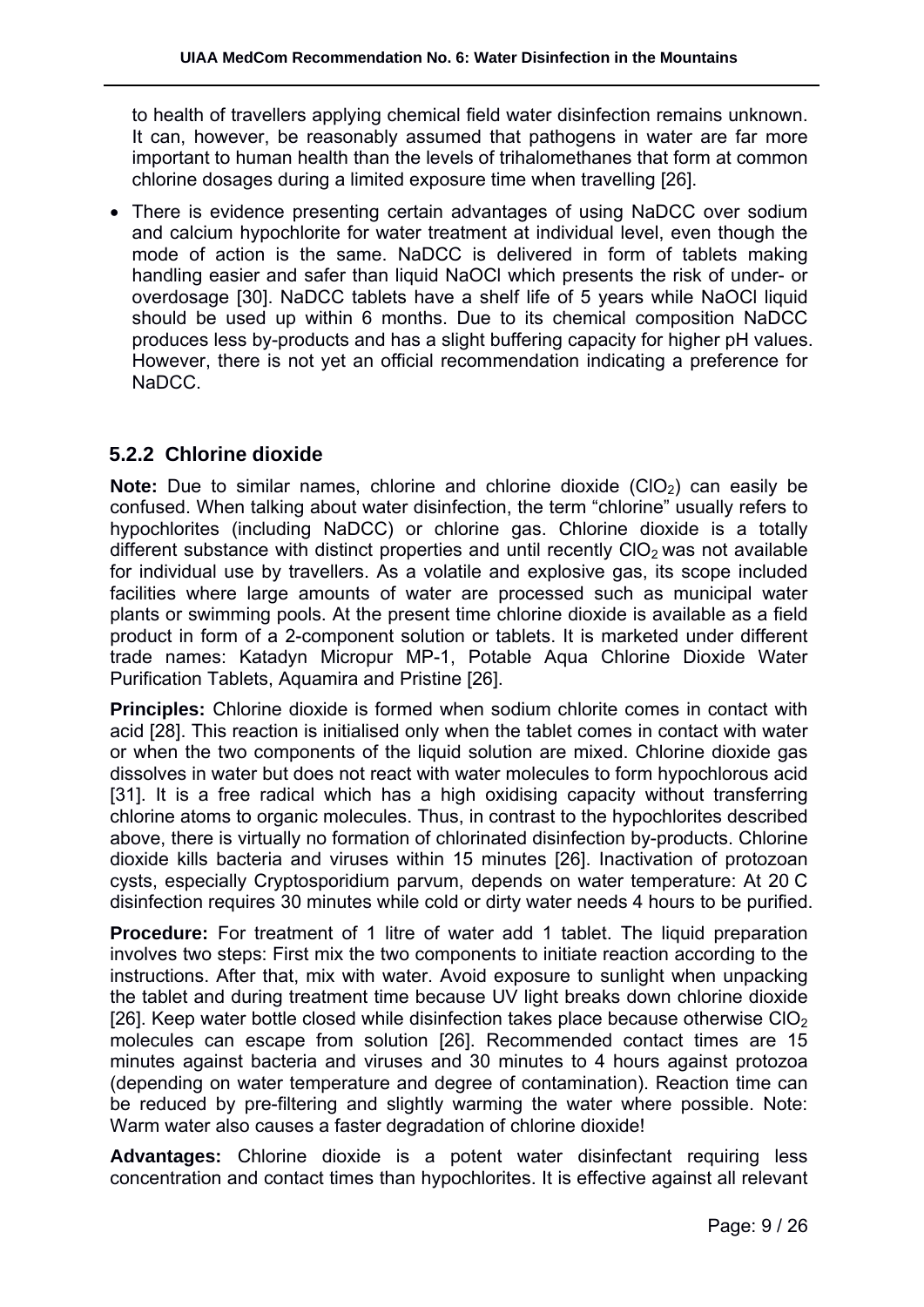waterborne pathogens, even Cryptosporidium parvum. In contrast to hypochlorites, chlorine dioxide is also effective in alkaline water (pH 8-9). After disinfection, chlorine dioxide leaves less chlorine taste / odour and it even neutralises bad taste or odour in the water to some extent. No chlorinated by-products like trihalomethanes are formed.

**Disadvantages:** In the outdoor setting, disinfection by chlorine dioxide is a time consuming procedure (as is the case with the hypochlorites) and requires protection against light [26]. Some authors favour the solid form of chlorine dioxide because imprecise amounts of liquids and delay in mixing cannot guarantee a certain dosage of  $ClO<sub>2</sub>$  making disinfection unreliable [26]. Since no residuals are formed, recontamination is possible. Disinfected water should be used up quickly, the storage of water disinfected by chlorine dioxide is not recommended since the substance is relatively volatile (keep bottles closed whenever possible).

**Additional remark:** The breakdown products of chlorine dioxide are chlorite and chlorate which in high doses can have adverse health effects. As it is the case with trihalomethanes, however, the risk of infectious waterborne diseases during travel is of far more importance compared to the short-time exposure to chlorine dioxide in the usual dosages. This assumption is supported by results of animal experiments [32].

#### **5.2.3 Iodine**

**Principles:** Like chlorine, iodine belongs to the chemical group of halogens, destroying microorganisms by oxidation. Elemental diatomic iodine  $(I_2)$  and hypoiodous acid (HOI), which forms when  $I_2$  hydrolyses in water, are the primary microbicidal agents. The efficacy of disinfection with iodine is subject to the same environmental influences as chlorine: pH, water temperature, turbidity, and type of microorganism (see description above). Given adequate dosages and contact times, the disinfecting effect of chlorine and iodine is comparable [26]. However, there are some differences: Iodine shows greater chemical stability and is less volatile than chlorine. Also, effectiveness is slightly less affected by pH. Since iodine has a lower reactivity than chlorine, there is less halogen demand through organic contamination. This makes iodine more suitable for poor-quality water. On the negative side, iodine can have adverse health effects, especially on the thyroid gland. Excess intake of iodine can cause hyper- as well as hypothyroidism and goitre. This results in a higher risk for thyreotoxicosis, a disruption of reproductive function, and impaired development in fetuses. Also, a higher incidence of thyroid cancer and thyroid autoimmune diseases have been reported [33]. Thus, iodine is not recommended as a primary disinfectant by the WHO and should only be used if there is no other suitable option [34].

For iodine-based water disinfection there are two different categories: (1) iodine tablets / solutions that can be added to water, (2) iodine resins, i.e. solid-phase iodine matrices through which water is filtered while pathogens are killed by coming into contact with the resin's surface. With the latter procedure only small amounts of iodine are released into the water and filter systems often contain a carbon element to remove residual iodine from solution. This way, the resulting drinking water is not "contaminated" with excess iodine but there is also no residual disinfecting effect.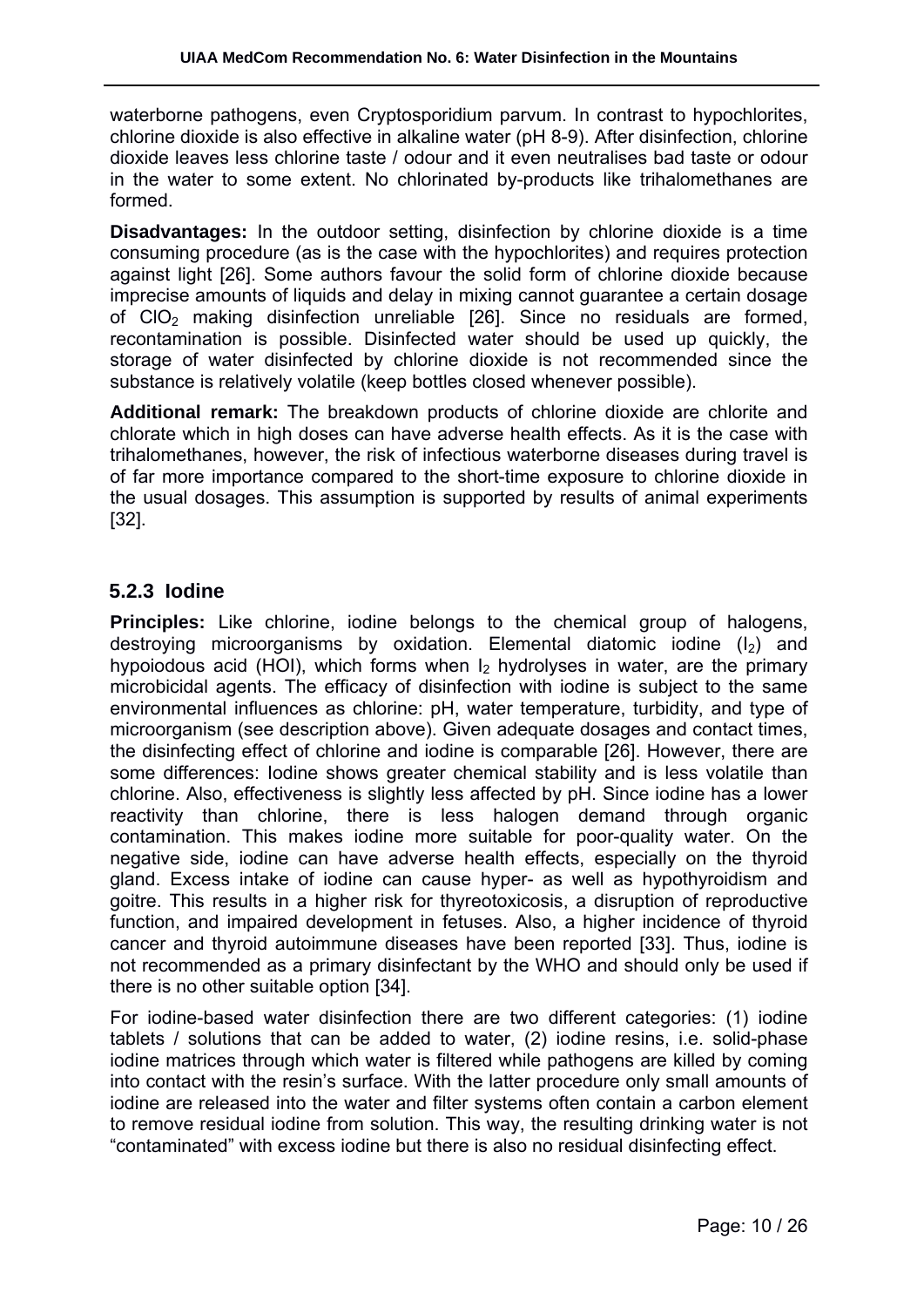**Procedure:** In the case of tablets or solution, add to water according to the instructions and wait for the time specified in the manual. In cold water, allow for a longer reaction time. Turbid water should be pre-filtered before adding the disinfectant.

As for the resin filters, stick to product specific instructions (resins need to be primed before first use!). Keep track of the number of disinfection cycles applied because the filter cartridge has a limited lifetime and needs replacement after a certain volume of water is filtered. Turbid water results in faster clogging of the filter.

**Advantages:** Can be used immediately at any place and any time where liquid water and disinfectant is available. No fuel necessary. In case of tablets / solutions no heavy equipment required. Effective against most waterborne pathogens. Resin filters that are equipped with a pre-filter are effective against protozoa as well.

**Disadvantages:** Like chlorine, disinfection with iodine tablets / solution is dependent on water condition (pH, temperature, and turbidity). Time consuming procedure. Effectiveness against protozoa is limited, no effect on Cryptosporidium in practical dosages and contact times. In contrast to chlorine there are potential adverse health effects, especially regarding thyroid dysfunction. In case of resin filters regular exchange of filter cartridge required.

**Remarks:** Because of the health concerns described above, the following application restrictions are acknowledged by the WHO: Iodine is not suitable for long-term disinfection. If use for more than 1 month is intended, thyroid function should be checked beforehand. Iodine is not recommended for pregnant women, infants and young children, persons with hypersensitivity against iodine, pre-existing thyroid dysfunction or a family history of thyroid disease as well as residents of areas with severe iodine-deficiency [34].

In many developing countries (e.g. Nepal) iodine products are available for travellers and locals. Their iodine content differs and therefore they should be used strictly according to the respective specifications. The same applies for Lugol's solution (diluted potassium iodide with iodine): It is cheap and easily available in any pharmacy, but again there are various concentrations on the market from 1% to 15% or more which requires caution when used to disinfect water. When other procedures for water disinfection are not available the use of Lugol's solution for a limited time is acceptable. For a 2% iodine solution put 5 drops in one liter of clear water (or 1 drop of 10% solution). Disinfection time, temperature dependence, and the need for higher concentrations when organic substances (e.g. algae) are in the water are similar as described for chlorine.

Iodine can also be used in its crystalline form, which is not very common but still practiced in several regions of the world and by some travellers. A small jar containing iodine crystals is filled with water, permitting elemental iodine to go into solution until the water becomes saturated. Several millilitres of this solution can be added to the water intended for drinking, followed be an adequate incubation time [35]. It is important to notice that the crystals are not inserted directly into the drinking water, which would result in a toxic concentration. Since the solubility of iodine crystals is limited, they can be used repetitively to generate iodine solution for disinfecting hundreds of litres of water, making their use very efficient. However, the process is highly dependent on temperature, warm water of about 25°C should be used to create the stock solution (lower solubility of crystalline iodine in cold water) [26].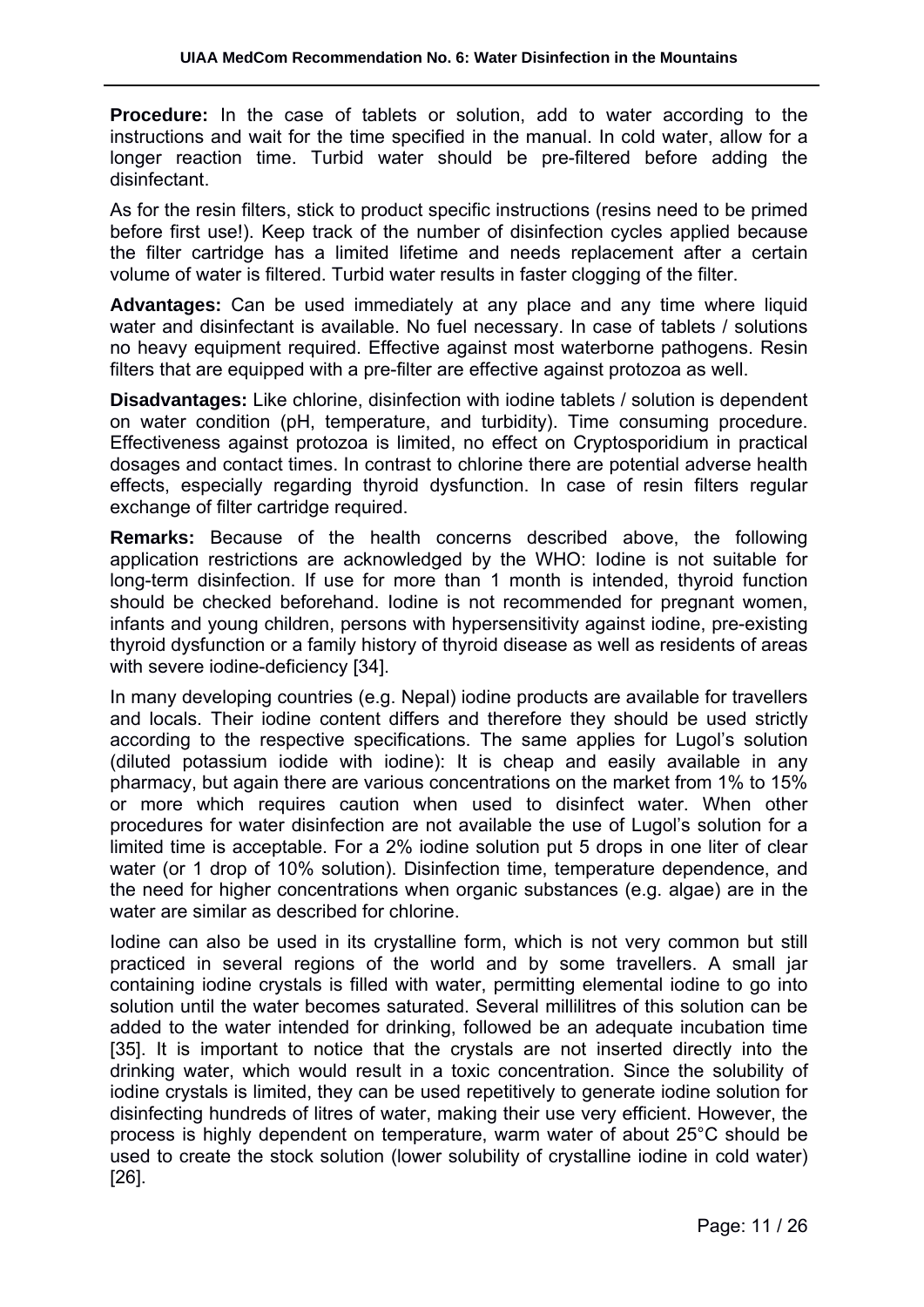#### **5.2.4 Ozone**

Recently a small, lightweight handheld system came on the U.S. market which produces ozone for disinfection. However, since the system has not yet been independently validated the commission decided not to include it here but to keep it under review.

#### **5.2.5 Inadequate chemical methods**

**Potassium Permanganate** (KMnO<sub>4</sub>) is not suitable to produce safe water or food. If used in concentrations which do not change the taste of the product, its disinfection capacity is insufficient so it cannot now be recommended. An additional side effect is that it changes the colour of the tongue and turns teeth brown.

**Hydrogen peroxide** (H<sub>2</sub>O<sub>2</sub>) is effective against bacteria. However, the substance is very unstable and degrades quickly so that adequate concentrations cannot be guaranteed. Viruses require higher dosages and there are limited data on its potential against protozoa [26].

## *5.3 Filtration*

**Principles:** The process of filtration refers to the physical removal of germs from water (not killing them as with chemical disinfection). Germs are eliminated by several physical characteristics like their size in relation to the filter's pores or hydrophobic or electrostatic interaction between the germ's surface and the filter material. Small particles (e.g. viruses) will be partially removed due to agglomeration. Depending on the filter type, there are construction-dependent advantages and disadvantages meaning that a detailed knowledge about the filter type used is essential for any user. Read the specifications of the product carefully and be aware of the pore size!

**Procedure:** Water passes through the filter material, driven by either gravity or by applying pressure or suction manually or electrically. Pore size should not be larger than 0.2 µm to achieve an adequate removal of pathogens. For the removal of viruses a pore size of 0.02 µm is required. Use the filter according to the instructions. If the pressure required to press water through the filter increases, the filter unit needs to be cleaned. This should be performed by persons trained with the system to avoid damage. Clean according to the instructions in the manual (some ceramic filters need to be brushed, others with hollow fibres can be backwashed). Do not forget to dispose the first cup of water filtered after the system was maintained to be sure that the "safe side" of the filter system is clean.

#### **5.3.1 Types of filters**

There are many different types of filters on the market, differing in material, pore size, or the presence of an additional adsorbing (e.g. activated carbon) or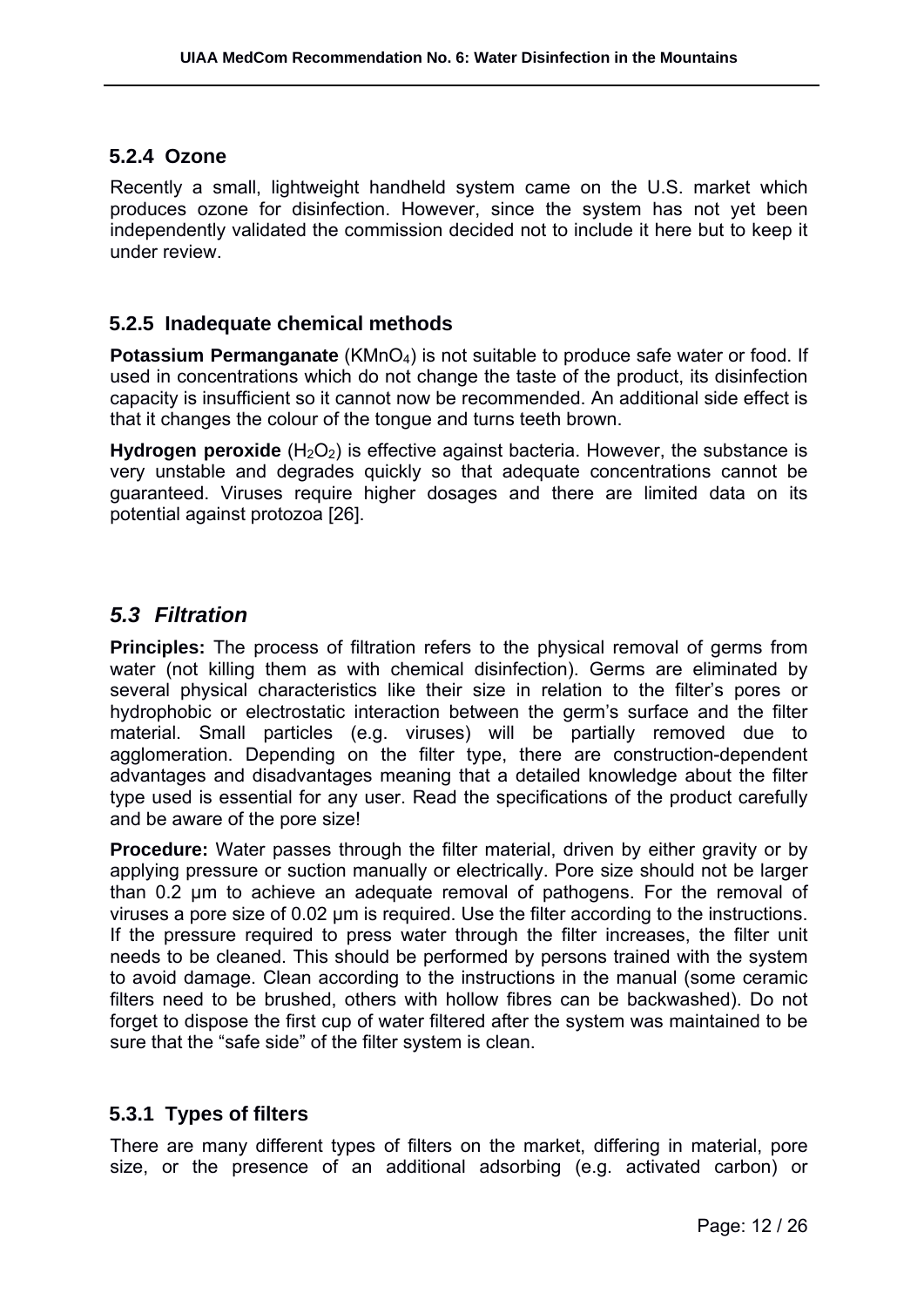antibacterial (e.g. silver) component. In the following, we describe the most widely used categories of outdoor filters. Note that there are also products in which these filter elements are combined.

- **Textile filters:** Improvised or commercially available textile elements with lager pore sizes, used to pre-filtrate water to reduce turbidity or under emergency conditions (see chapter 5.3.2.4).
- **Ceramic filters:** Up to now, microporous ceramic is the most common material of outdoor water filters, with or without an activated carbon component or silver impregnation. The filter element is a cylindrical ceramic block. Ceramic filters of good quality have a pore size of 0.2 µm and are usually operated by a hand pump, pressing the water through the filter element.
- **Activated carbon:** Retains particles and microorganisms in its pore matrix by electrostatic adhesion. Available as compressed filter block or as granulate. Often combined with mechanical filters like ceramic filters. Note that gradually the binding sites within the carbon become saturated and the cartridge has to be replaced.
- **Hollow fibre filters:** These filters are based on the functional principle of semipermeable membrane filtration, similar to dialysis. The filter element consists of a bundle of hollow fibres which results in a large filtration surface. This reduces the pressure needed to bring water through the unit. Pore size differs significantly depending on the model and ranges from 0.2 ("filter") to 0.02 µm ("purifier"). Purifiers with 0.02 µm pores are even able to remove viruses. The driving force for water flow is usually either suction (in form of a tube used like a very large straw or integrated into a bottle), gravity (in form of a bag that hangs from an elevated point), hand pump, or squeezing a water bag or bottle with attached filter. Examples of manufacturers are the companies LifeStraw and Sawyer, which sell filters as well as purifiers, so read the specifications of the product carefully to determine the pore size!
- **Glass fibre filters:** Pleated matrix of glass fibres with pore sizes down to 0.2 µm. Often combined with ceramic or other pre-filter element to avoid fast clogging. Examples: Katadyn "Vario" (hand pump glass fibre filter combined with ceramic and activated carbon), Katadyn "Gravity Camp" and "Base Camp Pro" (water bags using gravity drip for larger quantities of water).
- **Nanocomposite filters:** This category comprises a variety of different materials and constitutes the most recent development in the field of personal water treatment equipment. The idea behind these filters is a functionalisation and enlargement of the filter surface by coating it with different kinds of nanoparticles which have distinct physico-chemical properties (adsorbing, microbicidal, or catalytic). Depending on the material it is also possible to remove toxins such as heavy metals or chemicals from water. Companies selling these products tend not to reveal the exact structure and composition of their filters. The results of laboratory tests commissioned by the manufacturers are positive, but currently there is a lack of independent data. The commission will keep these systems under review (e.g. "Water-to-Go<sup>TM</sup>" or "Sawyer® select filters / purifiers").

**Advantages:** Relatively simple procedure, also suitable for producing larger quantities of water for groups. Depending on the pore size removal of all relevant waterborne pathogens can be achieved, also improves optical quality of the water by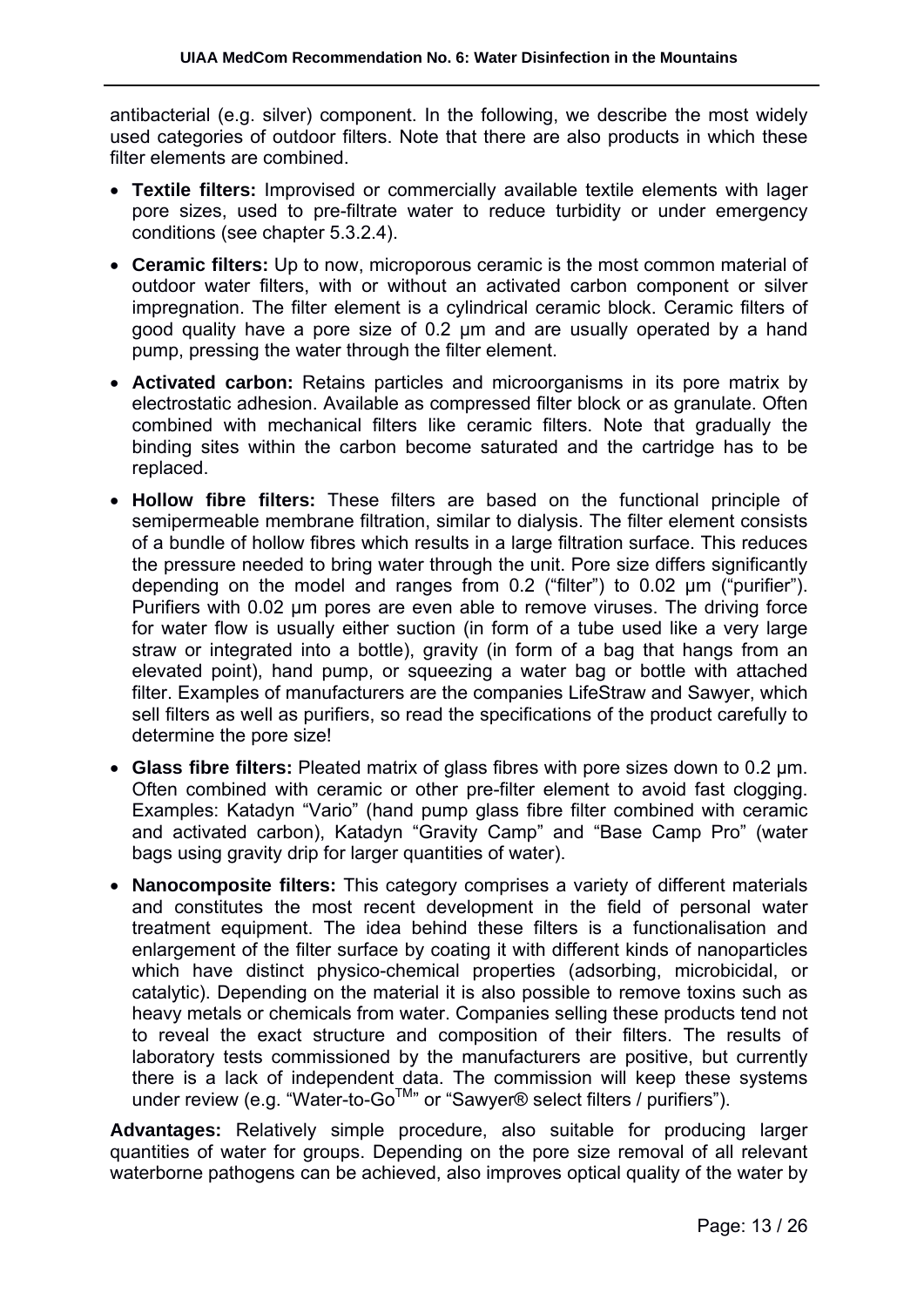reducing turbidity. No bad taste or smell as with chlorine. Some materials (adsorbing substances like activated carbon or nanocomposites) even remove bad tastes / smells and toxins / chemicals. Modern filter materials like hollow fibre filters or nanocomposite filters are lighter than classical ceramic filters. Therefore, these types of filters are more suitable for use in the mountains, where luggage capacity is limited.

#### **Disadvantages:**

- Most filters do not remove viruses except for hollow fibre filters with a pore size of 0.02 µm or nanocomposite filters. A combination of filtration with chemical disinfection gives the advantages of both methods.
- Clogging is a frequent problem. The smaller the pores the safer the water, but also the more frequent the problem of clogging. If possible use clear water. Do not increase the pressure of filtration. This can pass microbes through the system and contaminate your water. In the case of membrane filters the material may be damaged by applying too much pressure. If the pressure required to press the water through the filter increases, the surface of the filter unit needs to be cleaned or replaced (see above).
- Depending on the material, filters are breakable (especially ceramic), so handle the equipment with care. Most filters are damaged when freezing containing water remnants, resulting in microscopic cracks compromising disinfection. With some filters the need for replacement is only indicated by gradually requiring increasing filtration pressure. However, if the filter is damaged filtration pressure remains low in spite of an urgent need for replacement. Some filters (e.g. some nanocomposite filters) give no sign of being "used up", so the user has to keep track of how many litres have been treated until a defined volume has been reached.
- Water is not conserved, so recontamination of treated water is a risk. The filter itself may become contaminated or contamination can come via the mouthpiece in systems designed to increase pressure by sucking. For these reasons some filters are impregnated with silver ions.

**Additional remarks:** The clearer the water to be filtered, the longer the filter can be used without the need for maintenance or replacement. If no clear water is available, it is useful to let the water "rest" in a bucket for the particles to settle before filtering. A simple coffee filter reduces turbidity and should eliminate eggs and larvae of helminths. Therefore the combination of a coffee filter for the eggs and larvae and chlorine for bacteria and viruses can be a suitable method for producing safe water. Any filter system without activated carbon or other adhesive substances will not remove toxins. Avoid water which might be polluted by industry (old mines in the mountains) or agriculture (pesticides) where the approach to the mountain passes through farmland!

# **5.3.1.1 Additional note: Gravity filtration for larger groups**

**Principles:** Gravity ultrafilters are designed for providing safe drinking water for households in a low income setting. Recently they have been adopted by international projects since they can filter large volumes of water over prolonged periods. Systems such as LifeStraw Family 1.0 and now LifeStraw Mission™ were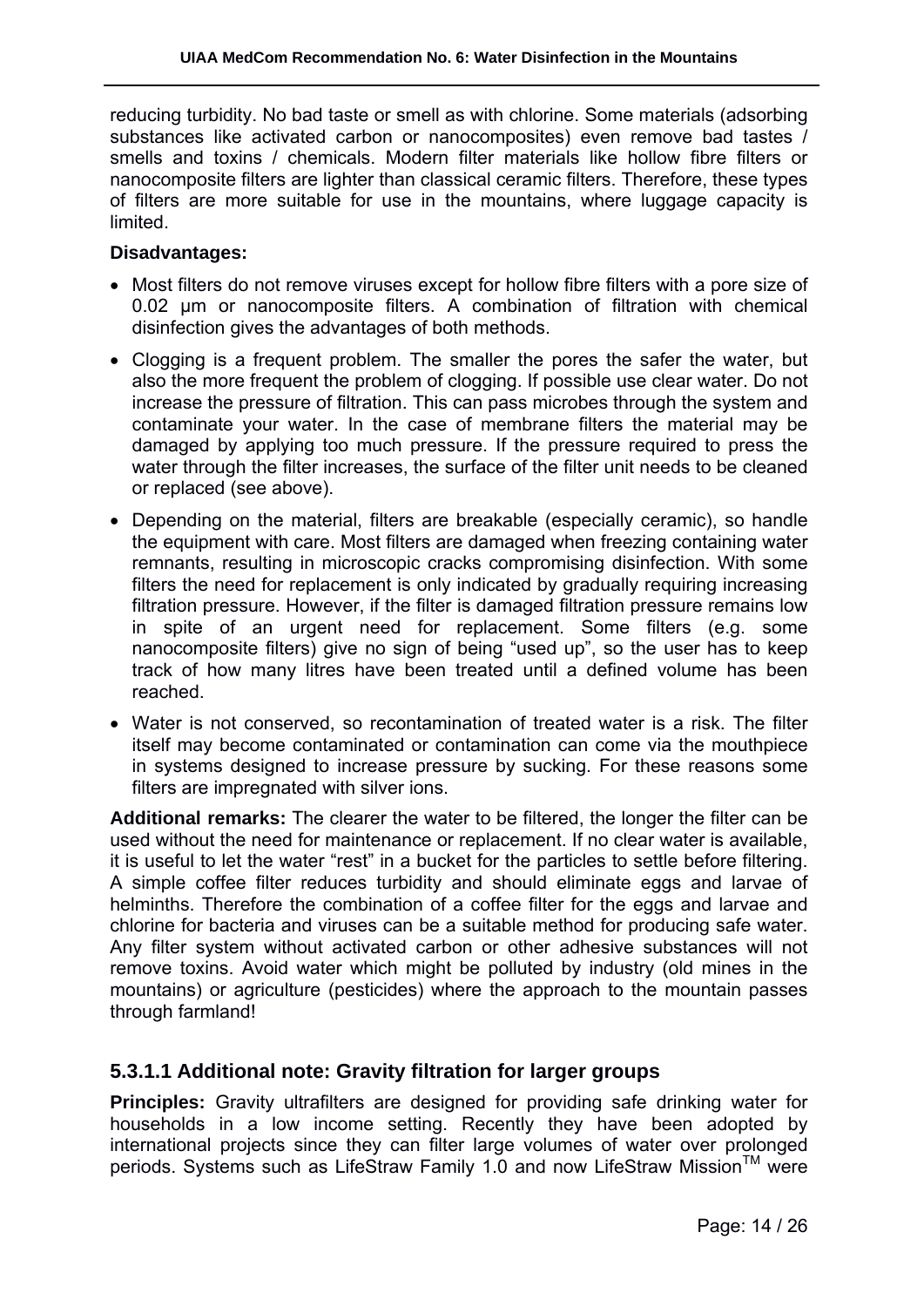controversial although proven to be useful on large scale projects. They may be of interest to trekking groups or expeditions in addition to their social and community health role in rural communities. It is probable that mountaineers and travellers will get their water from households (lodges) which use such systems. They are therefore included in this recommendation as a new, low-cost method working without a power source. The unit cost would be USD 0.005 per litre treated [36]. One filter may provide enough water for a 5-person family for three years.

**Procedure:** Forced by gravity the water passes in a two-step procedure through a pre- and a micro- or ultrafilter, removing dirt and microorganisms.

**Advantages:** An easy to operate method for water treatment providing enough water for a household (about 10 L/h) without electricity or batteries. As the filters work by gravity, no pumping is needed. As two filters are included, it can handle very turbid water. There is no need to combine this method with other chemical disinfectant because the ultrafilter is small enough to eliminate viruses.

**Disadvantages:** The gravity filter was not designed to be used by travellers in the mountains due to its size and weight (500-700 g). By this weight-efficacy-relation it may be used by groups or in base camps or by lodges en route. The apparatus has to be cleaned regularly to prevent biofilm formation. Recontamination is an observed problem in rural households with pets and poor hygiene. As the system is a hollow fibre technology it must not freeze when wet. For mountaineers this could cause a significant risk because such micro-breaks are not visible and it is not easy to decide if the filter is dry (and then frost resistant) or not.

**Additional remarks:** Only few data exist on these relatively new products. **Note:** The devices differ in the pore size of the filter membranes and not all of them are able to remove viruses. UIAA MedCom will keep such filters (and others) under review.

#### **5.3.2 Improvised filtration methods**

Mountaineers or trekkers may be confronted with situations where the disinfectants favoured are out of stock or water treatment equipment is broken. In these situations they need to improvise as well as the circumstances allow. Note: Any improvisation in the process of water disinfection should be used when regular methods are not available ("survival situation"). It must be pointed out that these methods do not guarantee safe water, but by reducing the number of pathogens they significantly decrease the risk of waterborne diseases.

#### **5.3.2.1 Sand**

**Principles:** This simple filter method can reduce the number of larger germs like Giardia cysts and eggs or larvae of parasites (helminths) [37]. It should be (relatively) effective against Vibrio cholerae because this germ tends to agglomerate with organic material [38]. Also other bacteria and viruses can be reduced significantly [26]. Efficacy of sand filters depends on the height of the sand column (the higher the better), the flow rate of water (the slower the better) and the grain size of the sand (the smaller the better).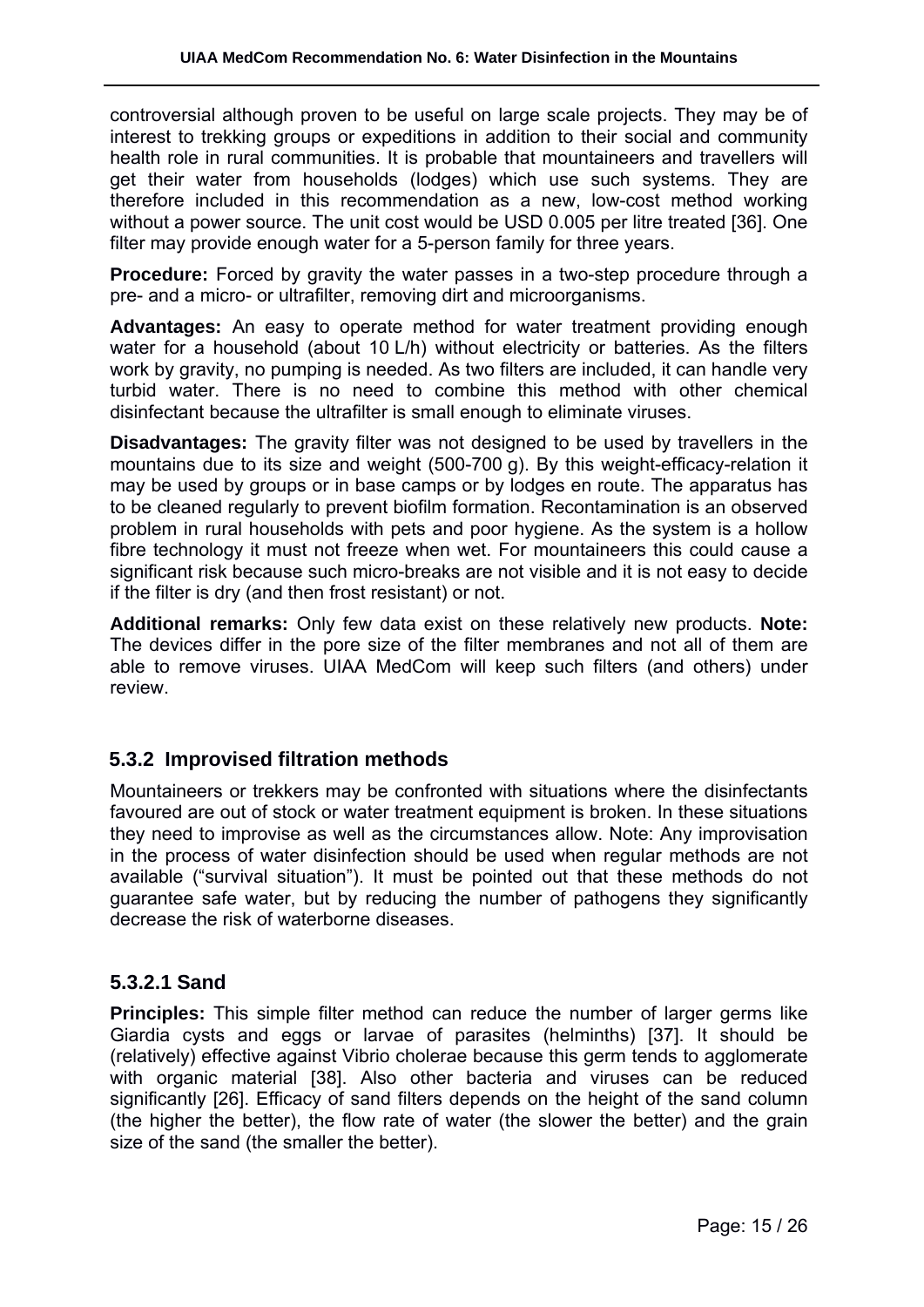**Procedure:** Cut a very small hole (4-5 mm in diameter) into the bottom of a container (plastic bag, bucket…) and fill it with fine sand. The water passes through the sand and exits the container through the hole.

**Advantages:** Simple method, can be used for larger amounts of water (e.g. for groups).

**Disadvantages:** Due to many variables involved, an overall effectiveness of this survival method cannot be given, but compared to charcoal filtration (see below) a pure sand filtration is less effective.

**Additional remarks:** A slow water flow rate improves the filtration effect. This can be achieved by a smaller bottom hole and / or finer sand. If possible, sand filters, as well as any other method described below, should be combined with chemical disinfection.

#### **5.3.2.2 Charcoal**

**Principles:** Combines the effects of physical removal of germs due to pore size and extraction of smaller particles through adhesive forces. Additionally, charcoal can (at least partially) remove chemical contamination as well as toxins, heavy metals, or substances which cause a bad taste or smell.

**Procedure:** A container (plastic bag, bucket...) can be filled with charcoal obtained from a camp fire and then crushed. The water passes through the charcoal and exits the container through a small hole at the bottom (about 4-5 mm in diameter). As is the case with the sand filter, a low flow rate (accomplished by a smaller hole) will improve the filtration effect. The charcoal should be replaced every few days.

**Advantages:** Simple method, can be used for larger amounts of water (e.g. for groups).

**Disadvantages:** As mentioned for pure sand filters, an overall effectiveness of charcoal filtration cannot be given.

#### **5.3.2.3 Optimised sand-charcoal-filter**

**Principles:** Combination of sand and charcoal filtration.

**Procedure:** Several layers combine their filter effects and prevent the charcoal from floating. The system is shown in Figure 1.

**Advantages:** Compared to pure sand or charcoal filtration, the combination improves efficacy and safety. A simple method that can be used for larger amounts of water (e.g. for groups).

**Disadvantages:** Several components are required. As mentioned above an overall effectiveness cannot be given.

**Additional remarks:** The system can also be used for pre-filtering turbid water to prevent clogging of ceramic filters (see above). As mentioned for pure charcoal filtration, the system should be replaced every few days to keep the procedure as safe as possible. If some small pebbles are placed in the bottom of the container, followed by a layer of fine sand, no pieces of the charcoal will be carried into the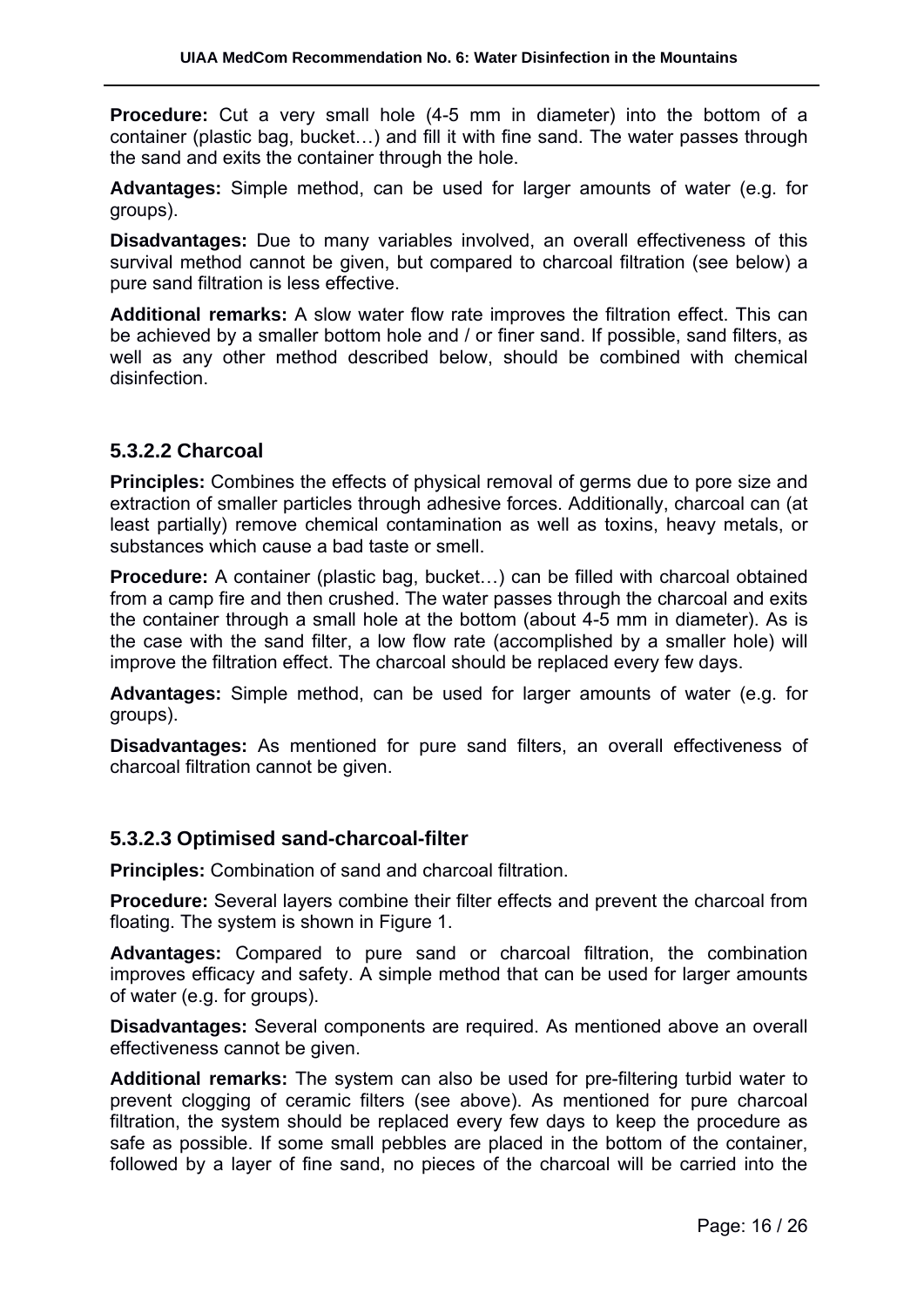filtered water. Some fine sand followed by a layer of pebbles on top of the charcoal will prevent the charcoal from "floating" when water is added to the container.



**Figure 1:** Optimised layering of charcoal – sand – filter

# **5.3.2.4 Textile filters ("Sari filter", "Millbank bag")**

**Principles:** The procedure can reduce the number of larger pathogens like Giardia cysts and eggs or larvae of some parasites (helminths). It was proven to be (partially) effective against Vibrio cholerae, because this germ tends to agglomerate with organic material and the particles exceed the critical diameter of the textile's pores [39], [40]. The counts of other bacteria and viruses can be reduced as well [26]. Furthermore, aesthetic quality of water is improved by reducing turbidity.

**Procedure:** Filter water through several layers of tightly woven textile material.

**Advantages:** Simple method. Can be used for larger amounts of water (e.g. for groups).

**Disadvantages:** As mentioned for pure sand filters, an overall effectiveness of textile filtration cannot be given. For V. cholerae a reduction of 99% of the germs was reported [38].

**Additional remarks:** The tighter the textiles, the better the filtration effect. Therefore, older textiles, which are matted, are more effective than new ones. The procedure is of special importance in community based health projects in developing countries. It can also be used to pre-filter the water in order to reduce turbidity before applying a ceramic filter, chemical, or UV disinfection.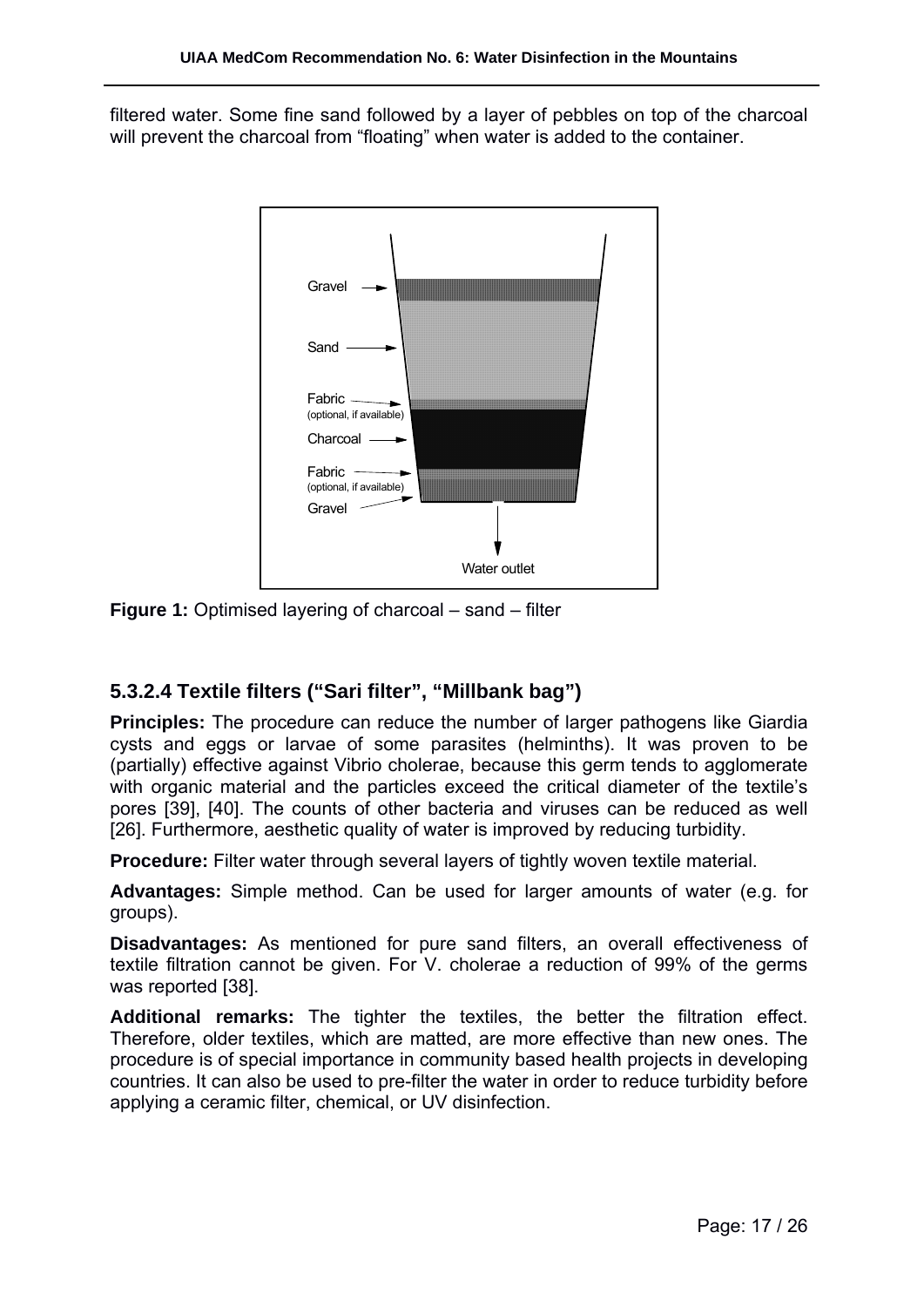# *5.4 Ultraviolet Light*

Ultraviolet radiation leads to cell damage causing not only skin lesion in humans, but also destroying germs in drinking water. This principle has been made use of in municipal water treatment plants for almost 100 years but only recently became available for individual use while travelling. The effective component of the UV spectrum is **UV-C** (100-280nm) with maximal antimicrobial efficacy between 250 and 270 nm [41]. UV-C rays disrupt the DNA of the microorganism primarily by causing the formation of dimers between bases. As a consequence, the DNA strands cannot be copied and replicated anymore. This way the microorganism is unable to multiply and cause an infection. Also solar **UV-A** radiation can be used to disinfect water (see chapter 5.4.2 Solar disinfection). Here the mode of action is quite different in that cell damage occurs mainly indirectly via the formation of reactive oxygen species in water.

# **5.4.1 UV-C disinfection**

The first and currently most widely spread product for point-of-use UV-C water disinfection is the SteriPEN®. Its general effectiveness has recently been validated by an independent study, which also underlined the risk of incorrect application [42].

**Principles:** The SteriPEN® is a handheld device emitting mainly **UV-C** radiation with a wavelength of 254 nm. Effectiveness of this method depends on characteristics of the water (e.g. turbidity, germ concentration) and handling of the device. In general, all microorganisms are susceptible to UV-C radiation. However, bacterial spores and some strains of viruses show a higher resistance against UV light than vital bacteria and protozoa [43].

**Procedure:** In one disinfection cycle, the SteriPEN<sup>®</sup> can treat 1 litre of clear water in 90 seconds. For the user's safety the device is equipped with a water sensor, so the UV lamp will only turn on when submerged in water. During irradiation the water has to be agitated continuously by stirring with the device or by swaying the bottle. Proper water agitation is essential for achieving a reliable disinfection [42]. After the time cycle is complete the device will switch off automatically. While the SteriPEN® is in use, dry off any water remnants in the bottle cap, neck (if possible), and around the device to prevent them from getting back into the bottle!

**Advantages:** Water disinfection with the SteriPEN® is an easy and fast method to achieve safe drinking water. At about 180 g, the SteriPEN<sup>®</sup> is lighter than a ceramic filter (>400 g) and disinfects water in less time than chemical treatment (90 seconds vs. 0.5-2 hours). UV light does not change the water's aspect, smell, or taste in contrast to chemical by-products.

**Disadvantages:** Fragility of the lamp and limited lifetime of batteries (four AA lithium batteries are necessary for 100 disinfection cycles) make an extra set of batteries and a backup method necessary. Rechargeable SteriPEN® models require an external power source after 20-50 litres. Water needs to be absolutely clear to guarantee an adequate disinfection, because particles in water scatter the UV radiation. Thus turbid water needs to be pre-filtered. Droplets in the cap and neck of the water bottle are not disinfected and pose a risk of recontamination making water storage inadvisable. Disinfection with the SteriPEN® does not remove toxins or heavy metals from the water.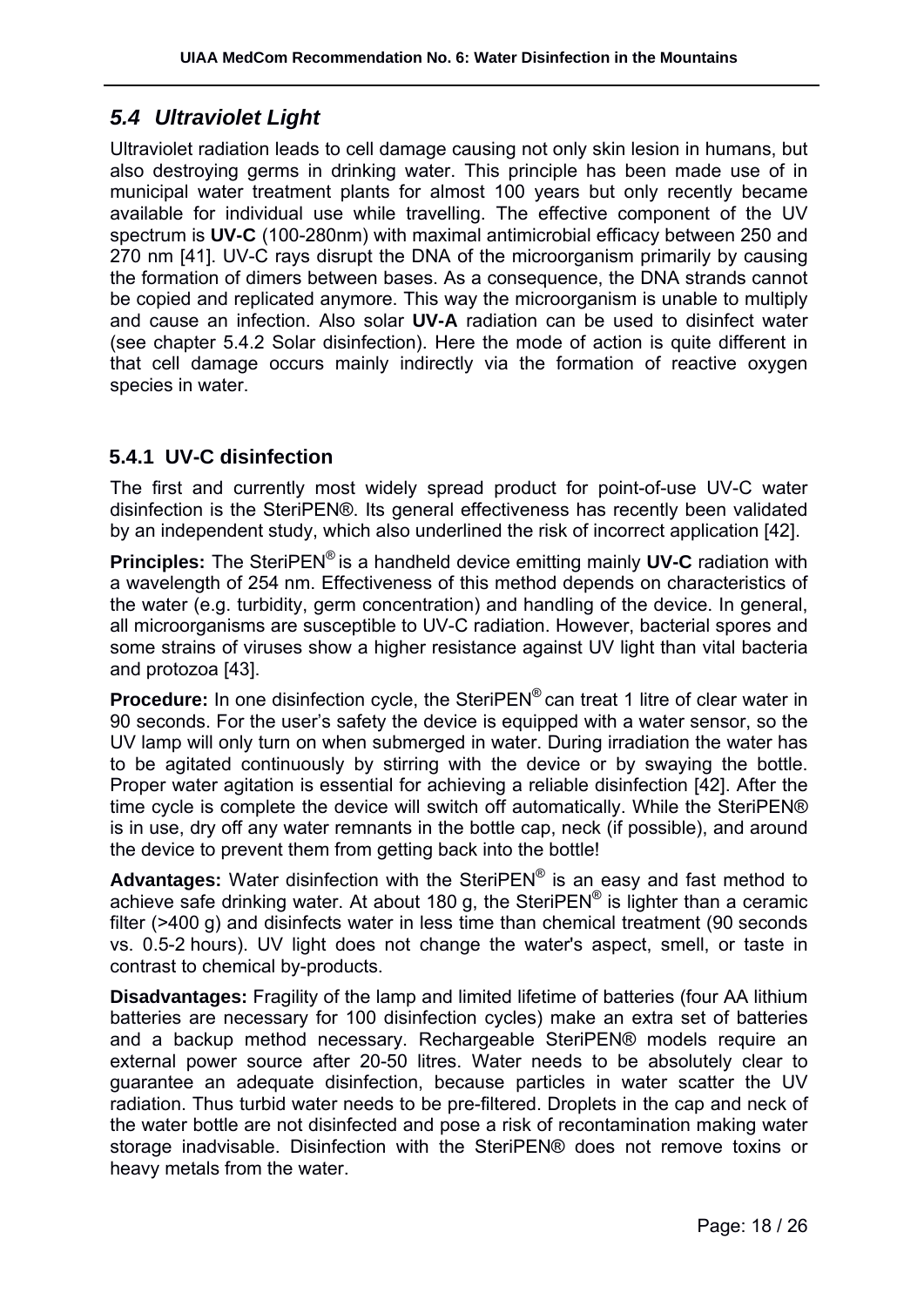**Additional remarks:** Common bottle materials (glass and plastic) are opaque for UV-C light, thus there is no risk to the user. However, when applying the SteriPEN® in larger containers like cooking pots, a part of the UV radiation exits the water surface. It has not yet been examined whether this constitutes a risk for the user.

## **5.4.2 Solar disinfection (SODIS)**

**Principles:** Solar disinfection (known as SODIS) is recognised by the WHO and UNICEF as a possible method for treating water intended to drink. Exposure to sunlight for several hours reduces pathogenic germs in water. The mode of action is a combination of **UV-A** irradiation causing the formation of reactive oxygen species (ROS) in water and thermal disinfection [44]. Susceptibility of germs to SODIS depends on the pathogens' characteristics. While most waterborne pathogenic bacteria are inactivated within 5 to 6 hours of sun exposure (mid-latitude midday summer sunshine [45]), some viruses and protozoa are less amenable to SODIS [44]. Temperatures above 50 to 60°C are sufficient to obtain potable water within 1 hour, independently of UV radiation [26], [46]. However, since it is difficult to measure the temperature of the water correctly over hours when in the mountains it is not recommended to shorten disinfection time. Stick to 6 hours of exposure.

**Procedure:** A plastic (PET) or other commonly available bottle (size up to 2 litres) is filled with water and then exposed to sunlight for at least 6 hours according to the standard method. If the sky is clouded disinfection can be achieved by exposing the bottle for 2-3 days with a risk of some germs surviving [47]. A black (increase of temperature) or reflective (increase of radiation) surface underneath the bottles enhances the effect [44]. Some authors recommend shaking the bottle for 30 seconds before exposing to the sun to increase the level of dissolved oxygen, favouring the formation of ROS [44].

**Advantages:** If applied correctly viable pathogenic germs are reduced significantly to non-detectable levels after exposure time. Apart from PET or glass bottles, which are distributed worldwide, SODIS requires no further equipment. The use of sunlight is probably the cheapest and easiest method to disinfect large quantities of water.

**Disadvantages:** There is a plurality of influencing factors like temperature, water turbidity, and intensity of UV radiation on disinfection time and efficacy. People make use of SODIS without any instruction on disinfection time according to the local circumstances. This makes SODIS an uncontrolled, not reliable method. Water needs to be clear for SODIS to be effective and bottles have to be in a good condition (no scratches which scatter the UV radiation). Only where high temperatures can be achieved these preconditions are not mandatory.

**Additional remarks:** SODIS is mainly applied for point-of-use water disinfection where resources are limited. However, the concept of SODIS can also be transferred to the survival or back country setting [48]. To prevent recontamination, water should be consumed within 48 hours [44]. Standard plastic and glass bottles can both be used for SODIS [49]. Both materials are relatively opaque for UV-B (and UV-C which is however already filtered out by the atmosphere) but penetrable for UV-A radiation. UV rays are weakened depending on thickness and composition of the material. Usually, plastic bottles (PET) are used because they are easily obtained in many regions, lighter, and less breakable than glass bottles [44].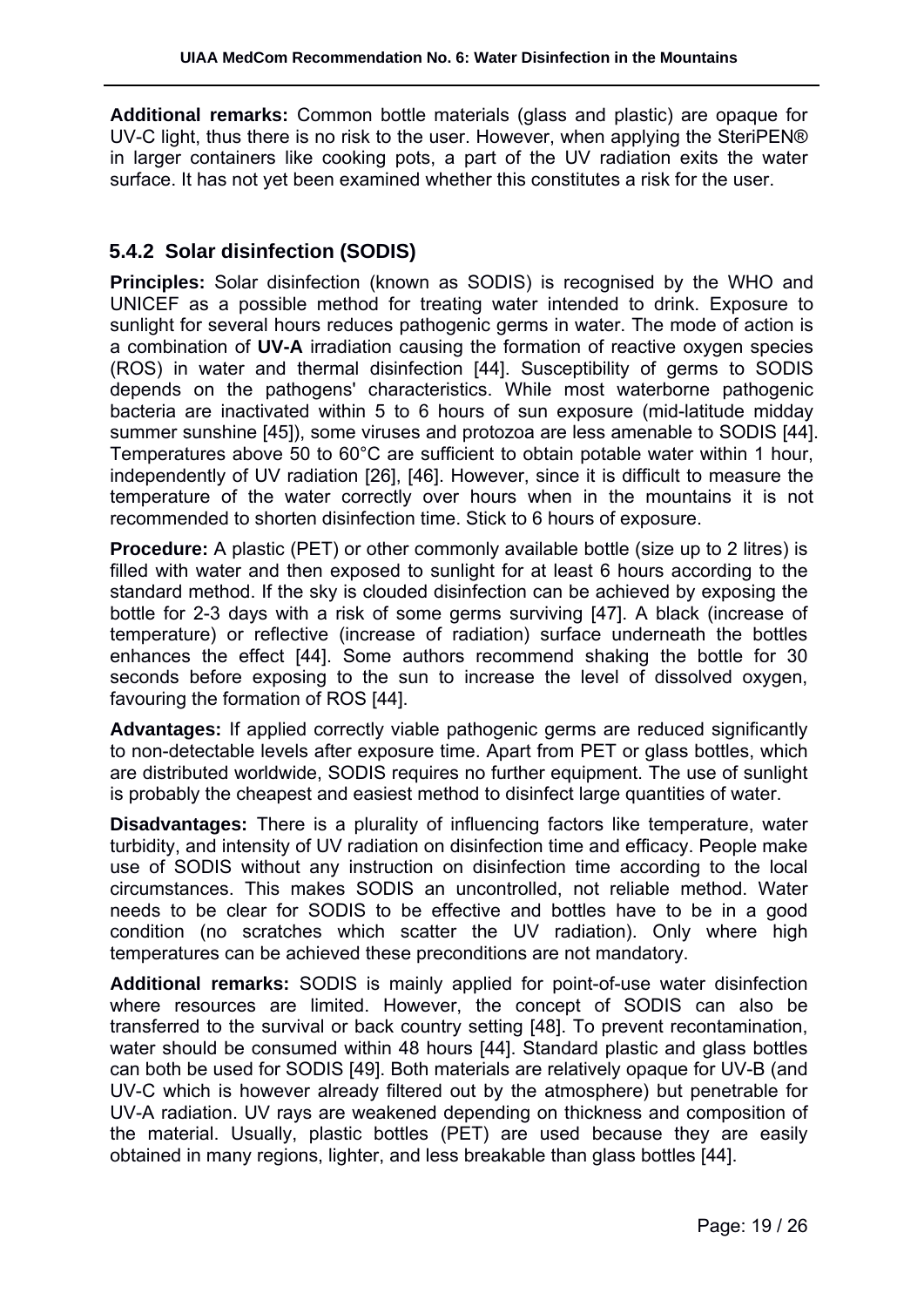# **6 Conservation of safe water**

Any stored water can become contaminated and unsafe again if it is stored for hours or days (depending on the temperature) and if there is no residual disinfectant. Therefore, a conservation method is necessary when the water is not consumed shortly after disinfection. Clean containers are a prerequisite for any plan to store safe water. **Silver ions** which inactivate some germs and block bacterial growth preserve clean water for up to 6 months [26]. Compared to silver ions, chlorination is less stable and provides conservation only for a few days, depending on water temperature as well as exposition to sunlight and air. Some disinfection products contain both, hypochlorite and silver, and therefore they fit with any water problem in the mountains, except for cysts and eggs of some parasites, which can be easily filtered (see above).

**Note:** In contrast to common belief pure silver ions are not sufficient to disinfect water! For initial disinfection, always use products containing a halogen component (or other disinfection method). Silver ions are recommended for conservation only! Be careful: Too high a concentration of silver ions cause pitting corrosion in aluminium containers.

# **7 Special recommendations for commercial mountaineering or guided groups**

While mountaineers are responsible for themselves, any organisation offering mountaineering, trekking tours, or expeditions will have special responsibility for their clients. This responsibility is defined by law. The following principles are according to European law, but other countries have similar or nearly identical regulations.

In case of organised mountaineering, trekking, or expeditions the production of safe water is in the responsibility of the trekking organisation. It should be an integral part of the organisation's safety concept, e.g. as standard operation procedure (SOP). The most important regulations the organisation must know and respect are as follows:

- Water, which is indented for human use, may not contain pathogenic germs in concentrations, which might cause an impairment of human health.
- Water, which does not meet the quality criteria for safe water, must be processed until it meets these criteria.
- The law forbids and will prosecute those individual/s who produce drinking water for other people in a way that human health may be impaired. Any entrepreneur or owner of a water supply installation, who provides water as drinking water for others, which does not fulfil the criteria, can be prosecuted in terms of imprisonment (e.g. in Germany for up to two years) or fined according to the laws of the respective country. Any entrepreneur or owner of a water supply installation can be prosecuted as well, if he adds additives like chlorine above the concentration stated by law. Note: In contrast to U.S. regulations it is forbidden by European law to add iodine to water which shall be used for drinking!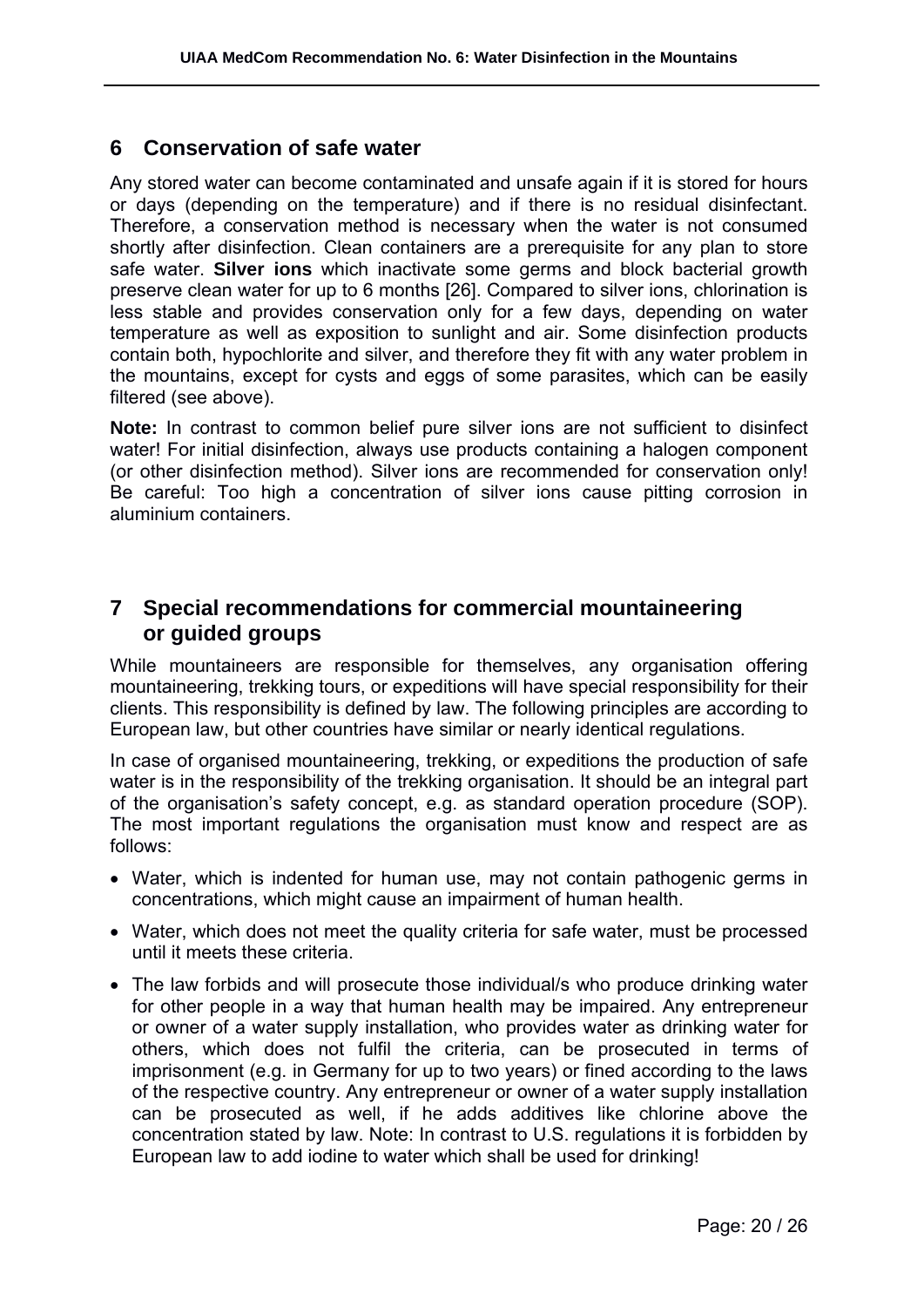"Water supply installation" in the meaning of the laws is any apparatus or procedure from which drinking water will be obtained, including any point-of-use system, i.e. any system used during the trip.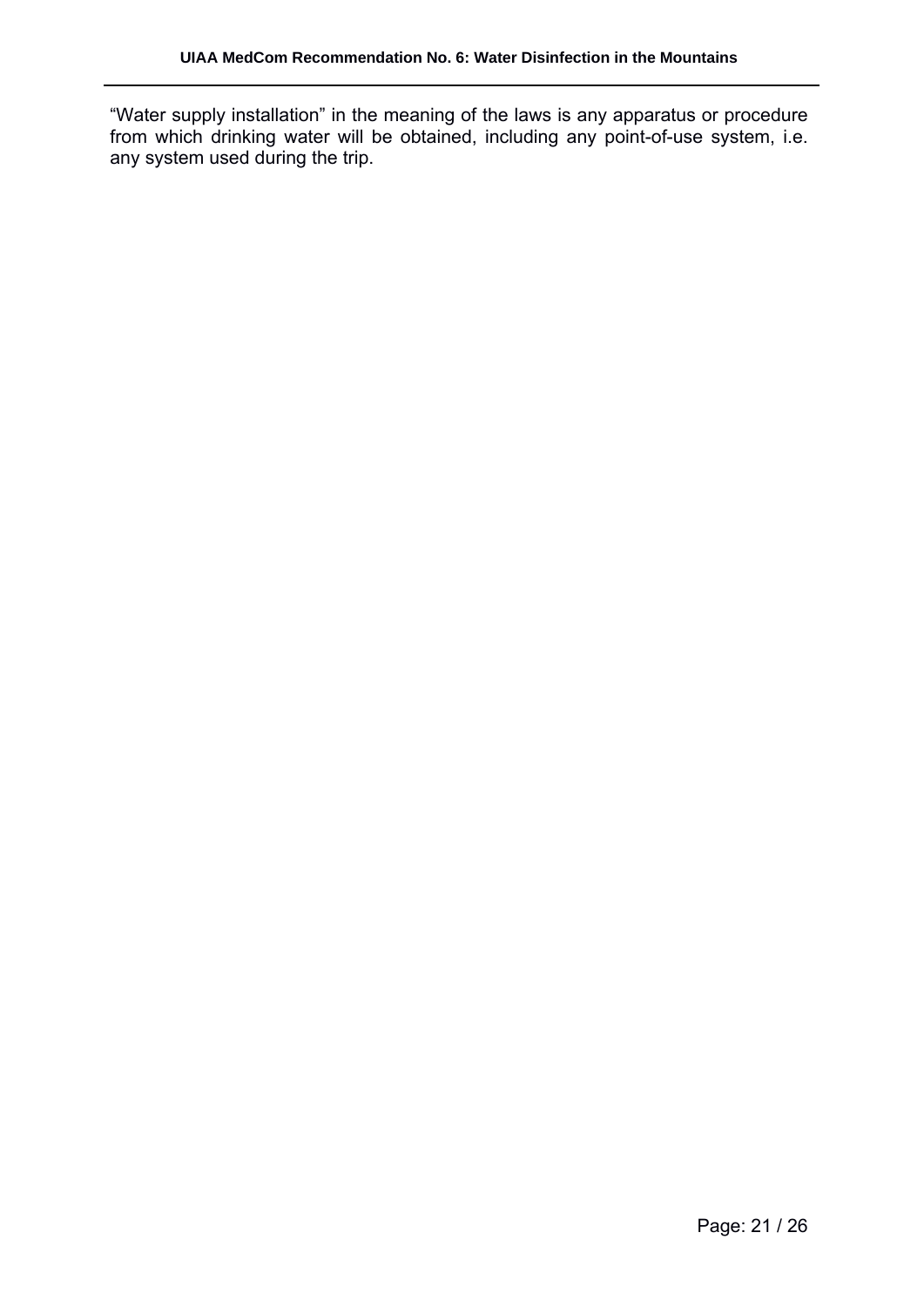# **8 Overview of the procedures**

|                                                                                  | Safe for       |                 |                                    |                                                                                                            |
|----------------------------------------------------------------------------------|----------------|-----------------|------------------------------------|------------------------------------------------------------------------------------------------------------|
| <b>Procedure</b>                                                                 | <b>Viruses</b> | <b>Bacteria</b> | Protozoan cysts<br>& helminth eggs | <b>Remarks</b>                                                                                             |
| <b>Boiling</b>                                                                   | $+1$           | $\ddot{}$       | $\pm$                              | Fuel and time<br>consuming, deforestation                                                                  |
| <b>Chemical disinfection</b><br>(hypochlorites, NaDCC,<br>chlorine dioxide)      | $+$            | $+$             | $(+)^2$                            | May be critical if water is<br>very cold, has a high pH,<br>or contains organic<br>substances <sup>6</sup> |
| <b>Mechanical filtration</b><br>(textile, ceramic, glass<br>fibre, hollow fibre) | $(+)^3$        | $+$             | $+^{4}$                            | Type specific limitations<br>(pore size!), regular<br>maintenance necessary                                |
| <b>Adsorbing filtration</b><br>(activated carbon,<br>nanocomposites)             | $\ddot{}$      | $+$             | $\ddot{}$                          | Binding sites become<br>saturated over time.<br>replacement necessary                                      |
| <b>Chemical disinfection</b><br>+ filtration/boiling/UV                          | $\ddot{}$      | $+$             | $+^{2,4}$                          | Combination of physical<br>and chemical method<br>can be expected to yield<br>absolutely safe water        |
| <b>Improvised filtration</b><br>(sand, charcoal, sari)                           |                | $(+)^5$         | $(+)^{5}$                          | Fine sand and low flow<br>improve the result, in<br>case of textiles: prefer<br>matted materials           |
| <b>UV-C disinfection</b>                                                         | $(+)'$         | $+$             | $\ddot{}$                          | No disinfection of<br>droplets in bottle neck<br>and cap, no<br>conservation, clear water<br>necessary     |
| <b>SODIS</b>                                                                     | $^{(+)}$       | $^{(+)}$        | $(+)$                              | Dependent on weather,<br>water clarity, condition of<br>bottle, and temperature                            |

+: safe; (+): safe with some limitations; - not safe

#### **Footnotes:**

- $1$ : Hepatitis A virus is more resistant against heat but can also be inactivated with sufficient boiling time, vaccination against this pathogen is advisable (see text for details)
- $2$ : Only chlorine dioxide eliminates Cryptosporidium in practical dosages and contact times
- $3$ : Only filters with pore sizes of 0.02  $\mu$ m (or additional adsorbing component) are effective against viruses
- $4$ : Pore size < 1 µm necessary
- <sup>5</sup>: "Nearly safe" (> 99% elimination of germs possible but cannot be guaranteed)
- $6$ : Longer disinfection time and/or higher concentration of disinfectant necessary
- $7$ : Certain types of viruses (e.g. adenovirus) require very high UV-C dosages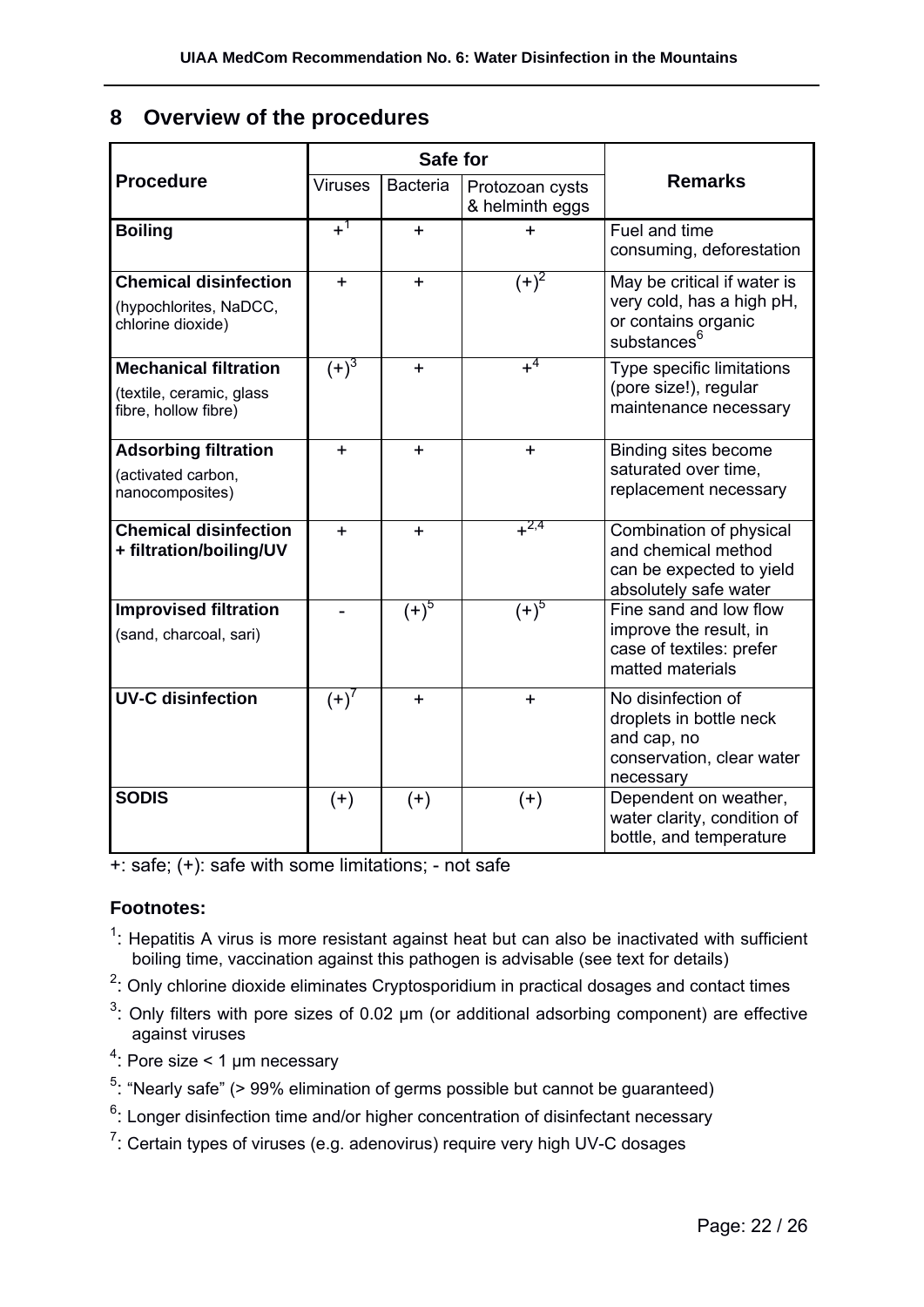# **9 References**

- 1. Steffen, R, Epidemiology of traveler's diarrhea. Clin Infect Dis, 2005; 41 Suppl 8: S536-40.
- 2. Steffen, R, Hill, DR, DuPont, HL, Traveler's diarrhea: a clinical review. JAMA, 2015; 313(1): 71-80.
- 3. Kittitrakul, C, Lawpoolsri, S, Kusolsuk, T, Olanwijitwong, J, Tangkanakul, W, Piyaphanee, W, Traveler's Diarrhea in Foreign Travelers in Southeast Asia: A Cross-Sectional Survey Study in Bangkok, Thailand. Am J Trop Med Hyg, 2015; 93(3): 485-90.
- 4. Giddings, SL, Stevens, AM, Leung, DT, Traveler's Diarrhea. Med Clin North Am, 2016; 100(2): 317-30.
- 5. Küpper, T, Schoffl, V, Milledge, J. Consensus Statement of the UIAA Medical Commission Vol.6: Water Disinfection in the Mountains. 2008 [cited 29.3.21]; Available from: www.theuiaa.org/medical\_advice.html.
- 6. Küpper, T, Schoffl, V, Milledge, J, Water Purification in the Mountains State of the Art. Travel Med Infect Dis, 2009; 7(1): 7-14.
- 7. Hurst, C, Clark, R, Regli, S, Estimating the risk of acquiring infectious disease from ingestion of water, in Modeling disease transmission and its prevention by disinfection, Hurst, C, Editor. 1996, Cambridge University Press: Melbourne. 99–139.
- 8. Backer, HD, Water disinfection for international and wilderness travelers. Clin Infect Dis, 2002; 34: 355-64.
- 9. Heggie, T, Küpper, T, Surviving Naegleria fowleri infections: A successful case report and novel therapeutic approach. Travel Med Inf Dis (TMAID), 2017; 16(1): 49-51.
- 10. Dickens, DL, DuPont, HL, Johnson, PC, Survival of bacterial enteropathogens in the ice of popular drinks. JAMA, 1985; 253(21): 3141-3.
- 11. Thraenhart, O, Measures for disinfection and control of viral hepatitis, in Disinfection, sterilization, and preservation, Block, S, Editor. 1991, Lea & Febiger: Philadelphia.
- 12. WHO, Guidelines for Drinking-water Quality. 2011, World Health Organization (WHO): New York / USA.
- 13. Diemert, DJ, Prevention and self-treatment of traveler's diarrhea. Clin Microbiol Rev, 2006; 19(3): 583-94.
- 14. Rieke, B, Küpper, T, Muth, CM, eds. Moderne Reisemedizin. 2. Aufl. ed. 2013, Gentner Verlag: Stuttgart.
- 15. Jiang, ZD, DuPont, HL, Etiology of travellers' diarrhea. J Travel Med, 2017; 24(suppl\_1): S13-S6.
- 16. McFeters, GA, Bissonnette, GK, Jezeski, JJ, Thomson, CA, Stuart, DG, Comparative survival of indicator bacteria and enteric pathogens in well water. Appl Microbiol, 1974; 27(5): 823-9.
- 17. Wang, G, Doyle, MP, Survival of enterohemorrhagic Escherichia coli O157:H7 in water. J Food Prot, 1998; 61(6): 662-7.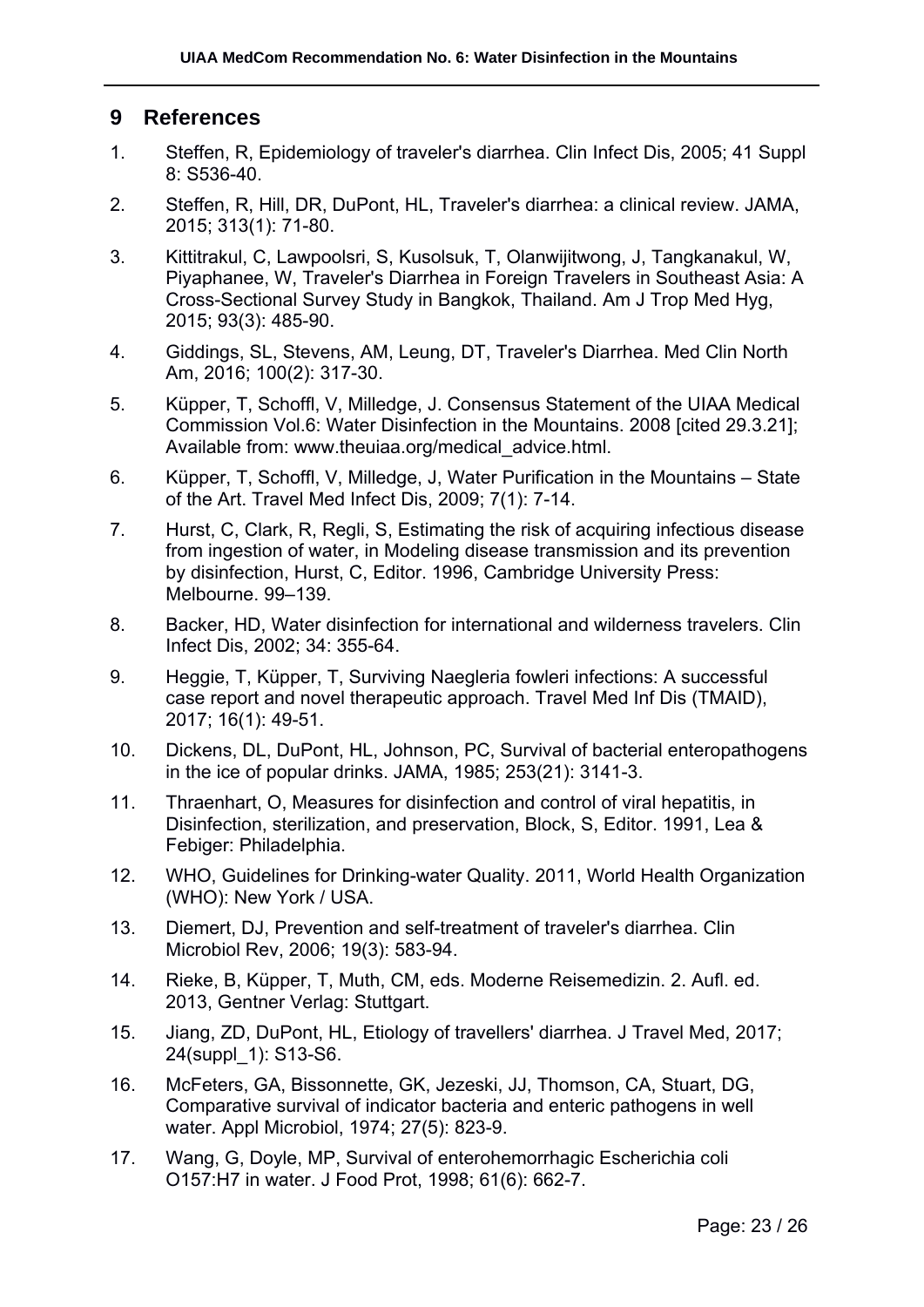- 18. Trigui, H, Thibodeau, A, Fravalo, P, Letellier, A, S, PF, Survival in water of Campylobacter jejuni strains isolated from the slaughterhouse. Springerplus, 2015; 4: 799.
- 19. Basnyat, B, Maskey, AP, Zimmerman, MD, Murdoch, DR, Enteric (typhoid) fever in travelers. Clin Infect Dis, 2005; 41(10): 1467-72.
- 20. Colin-Jones, R, Shakya, M, Voysey, M, Theiss-Nyland, K, Smith, N, Pant, D, et al., Logistics of Implementing a Large-scale Typhoid Vaccine Trial in Kathmandu, Nepal. Clin Infect Dis, 2019; 68(Supplement\_2): S138-S45.
- 21. Karkey, A, Aryjal, A, Basnyat, B, Baker, S, Kathmandu, Nepal: Still an enteric fever capital of the world. J Infect Developing Countries, 2008; 2(6): 461-5.
- 22. Basnyat, B, Tackle Nepal's typhoid problem now. Nature, 2015; 524(7565): 267.
- 23. Haditsch, M, [Typhoid fever in Nepal an underestimated problem] Typhus in Nepal - ein unterschätztes Problem. Arbeitsmed Sozialmed Umweltmed, 2011; 46(6): 363-6.
- 24. Backer, HD, Derlet, RW, Hill, VR, Wilderness Medical Society Clinical Practice Guidelines for Water Disinfection for Wilderness, International Travel, and Austere Situations. Wilderness Environ Med, 2019; 30(4S): S100- S20.
- 25. Ulmer, H-V, Risse, J, Küpper, T, Practicability of Enteritis prevention in Trekking and Mountaineering at High Altitude by Systematic Hand Disinfection. Health Promot Phys Act (HPPA), 2020; 13(4): 25-8.
- 26. Backer, HD, Field water disinfection, in Wilderness Medicine, Auerbach, PS, Cushing, TA, Stuart Harris, N, Editors. 2017, Elsevier: Philadelphia, PA (USA). 1985-2030.
- 27. Araud, E, DiCaprio, E, Ma, Y, Lou, F, Gao, Y, Kingsley, D, et al., Thermal Inactivation of Enteric Viruses and Bioaccumulation of Enteric Foodborne Viruses in Live Oysters (Crassostrea virginica). Appl Environ Microbiol, 2016; 82(7): 2086-99.
- 28. Roeske, W, Trinkwasserdesinfektion: Grundlagen Verfahren Anlagen Geräte - Mikrobiologie - Chlorung - Ozonung - UV-Bestrahlung - Membranfiltration - Qualitätssicherung. 3rd. ed. 2016, München / Günzburg: Deutscher Industrieverlag / Roeske Verlag.
- 29. Crittenden, JC, Trussell, RR, Hand, DW, Howe, KJ, Tchobanoglous, G, Disinfection, in Water Treatment - Principles and Design, Crittenden, JC, et al., Editors. 2012, John Wiley & Sons: Hoboken, New Jersey. 903-1032.
- 30. Clasen, T, Edmondson, P, Sodium dichloroisocyanurate (NaDCC) tablets as an alternative to sodium hypochlorite for the routine treatment of drinking water at the household level. Int J Hyg Environ Health, 2006; 209(2): 173-81.
- 31. Monaghan, S, Wall, B, Page, D, Fitzgerald, J, McGuigan, N, Kerr, H, et al., Water Treatment Manual: Disinfection. 2011, EPA Environmental Protection Agency: Wexfort / Ireland.
- 32. Amy, G, Bull, R, Craun, GF, Pegram, RA, Siddiqui, M, Disinfectants and disinfectant by-products. 2000, World Health Organization: New York.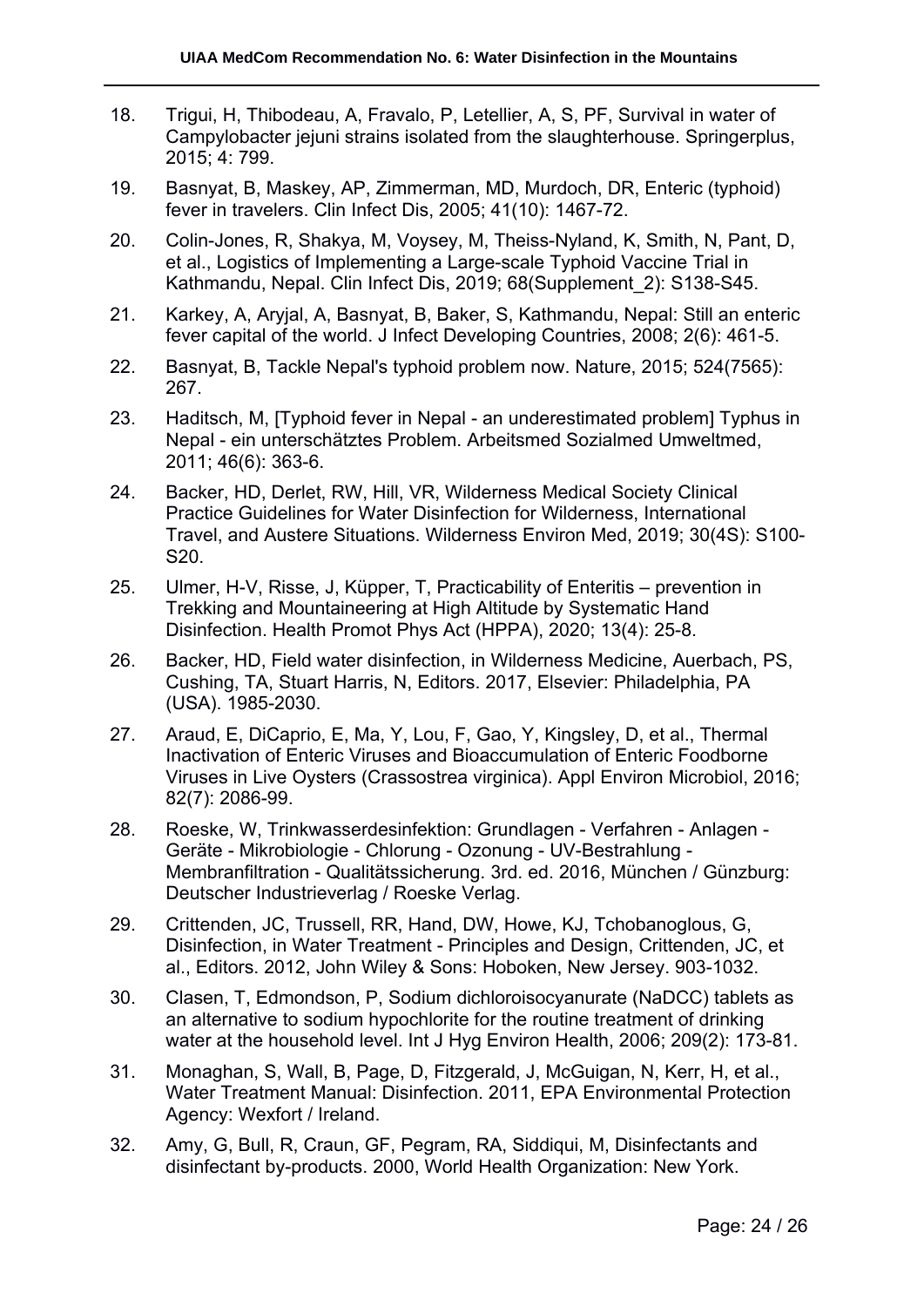- 33. Koutras, DA, Control of efficiency and results, and adverse effects of excess iodine administration on thyroid function. Ann Endocrinol (Paris), 1996; 57(6): 463-9.
- 34. WHO. Iodine as a drinking-water disinfectant. 2018 [cited 29.3.2021]; Available from: https://www.who.int/water\_sanitation\_health/publications/iodine-02032018.pdf?ua=1.
- 35. Khan, FH, Visscher, BR, Water disinfection in the wilderness a simple, effective method of iodination. West Med J, 1975; 122(5): 450-3.
- 36. Chaidez, C, Ibarra-Rodriguez, JR, Valdez-Torres, JB, Soto, M, Gerba, CP, Castro-Del Campo, N, Point-of-use Unit Based on Gravity Ultrafiltration Removes Waterborne Gastrointestinal Pathogens from Untreated Water Sources in Rural Communities. Wilderness Environ Med, 2016; 27(3): 379- 85.
- 37. Redder, A, Durr, M, Daeschlein, G, Baeder-Bederski, O, Koch, C, Muller, R, et al., Constructed wetlands - Are they safe in reducing protozoan parasites? Int J Hyg Environ Health, 2010; 213(1): 72-7.
- 38. Huq, A, Xu, B, Chowdhury, MA, Islam, MS, Montilla, R, Colwell, RR, A simple filtration method to remove plankton-associated Vibrio cholerae in raw water supplies in developing countries. Appl Environ Microbiol, 1996; 62(7): 2508- 12.
- 39. Huq, A, Small, EB, West, PA, Huq, MI, Rahman, R, Colwell, RR, Ecological relationships between Vibrio cholerae and planktonic crustacean copepods. Appl Environ Microbiol, 1983; 45(1): 275-83.
- 40. Tamplin, ML, Gauzens, AL, Huq, A, Sack, DA, Colwell, RR, Attachment of Vibrio cholerae serogroup O1 to zooplankton and phytoplankton of Bangladesh waters. Appl Environ Microbiol, 1990; 56(6): 1977-80.
- 41. Gray, NF, Ultraviolet Disinfection, in Microbiology of Waterborne Diseases: Microbiological Aspects and Risks, Percival, SL, et al., Editors. 2014, Elsevier Academic Press: London. 617-30.
- 42. Timmermann, LF, Ritter, K, Hillebrandt, D, Küpper, T, Drinking water treatment with ultraviolet light for travelers - Evaluation of a mobile lightweight system. Travel Med Infect Dis, 2015; 13(6): 466-74.
- 43. Chevrefils, G, Caron, E, Wright, H, Sakamoto, G, Payment, P, Barbeau, B, et al., UV dose required to achieve incremental Log inactivation of bacteria, protozoa and viruses. IUVA News, 2006; 8(1): 38-45.
- 44. McGuigan, KG, Conroy, RM, Mosler, HJ, du Preez, M, Ubomba-Jaswa, E, Fernandez-Ibanez, P, Solar water disinfection (SODIS): a review from benchtop to roof-top. J Hazard Mater, 2012; 235-236: 29-46.
- 45. Wegelin, M, Canonica, S, Mechsner, K, Fleischmann, T, Pesaro, F, Metzler, A, Solar water disinfection: scope of the process and analysis of radiation experiments. J Water Supply: Res Technol AQUA, 1994; 43(3): 154-69.
- 46. Meierhofer, R, Wegelin, M, Solar water disinfection A guide for the application of SODIS. 2002, SANDEC (Water & Sanitation in Developing